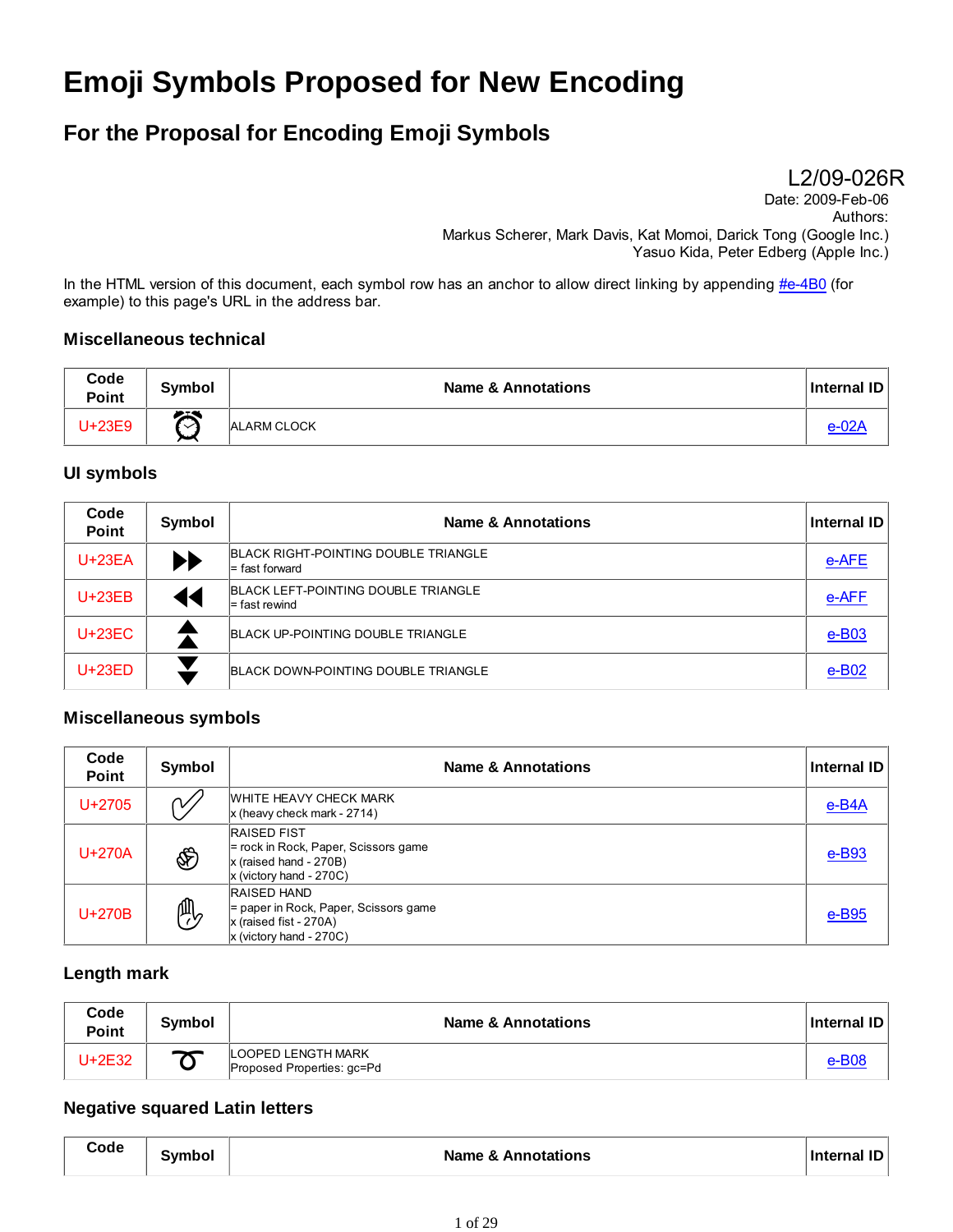| <b>Point</b> |                         |                                                                     |          |
|--------------|-------------------------|---------------------------------------------------------------------|----------|
| U+1F170      | [A                      | NEGATIVE SQUARED LATIN CAPITAL LETTER A<br>$=$ blood type A         | $e-50B$  |
| $U + 1F171$  | B                       | NEGATIVE SQUARED LATIN CAPITAL LETTER B<br>$=$ blood type B         | $e-50C$  |
| $U+1F17E$    | $\overline{\mathbf{o}}$ | INEGATIVE SQUARED LATIN CAPITAL LETTER O<br>$=$ blood type O        | $e-50E$  |
| $U+1F18E$    | Æ                       | INEGATIVE SQUARED LATIN CAPITAL LETTER AB<br>$\equiv$ blood type AB | $e$ -50D |

### **Square katakanas**

| Code<br>Point | Symbol    | <b>Name &amp; Annotations</b>                                                                            | <b>Internal ID</b> |
|---------------|-----------|----------------------------------------------------------------------------------------------------------|--------------------|
| $U+1F201$     | <b>PE</b> | SQUARED KATAKANA KOKO<br>$=$ here sign<br>$\#$ <square> 30B3 30B3</square>                               | $e-B24$            |
| U+1F202       | - 1       | SQUARED KATAKANA SA<br>$=$ service sign<br>x (circled katakana sa - 32DA)<br>$\#$ <square> 30B5</square> | e-B <sub>3</sub> F |

# **Squared ideographs**

| Code<br><b>Point</b> | Symbol | <b>Name &amp; Annotations</b>                                                                                              | <b>Internal ID</b>      |
|----------------------|--------|----------------------------------------------------------------------------------------------------------------------------|-------------------------|
| $U+1F231$            | 禁      | SQUARED CJK UNIFIED IDEOGRAPH-7981<br>$=$ prohibited sign<br>$\#$ <square> 7981</square>                                   | $e$ -B <sub>2</sub> $E$ |
| $U+1F232$            | 空      | SQUARED CJK UNIFIED IDEOGRAPH-7A7A<br>$=$ empty sign<br>$#$ <square> 7A7A</square>                                         | $e$ -B <sub>2</sub> $F$ |
| $U+1F233$            | 合      | SQUARED CJK UNIFIED IDEOGRAPH-5408<br>= passed sign<br>$\#$ <square> 5408</square>                                         | $e$ -B <sub>30</sub>    |
| U+1F234              | 満      | SQUARED CJK UNIFIED IDEOGRAPH-6E80<br>$=$ full sign<br>$\#$ <square> 6E80</square>                                         | $e$ -B31                |
| $U+1F235$            | 有      | SQUARED CJK UNIFIED IDEOGRAPH-6709<br>= existence sign<br>x (circled ideograph have - 3292)<br>$\#$ <square> 6709</square> | e-B39                   |
| U+1F236              | 月      | SQUARED CJK UNIFIED IDEOGRAPH-6708<br>$=$ monthly sign<br>x (circled ideograph moon - 328A)<br>$\#$ <square> 6708</square> | $e$ -B <sub>3</sub> B   |
| $U+1F237$            | 申      | SQUARED CJK UNIFIED IDEOGRAPH-7533<br>$=$ application sign<br>$\#$ <square> 7533</square>                                  | $e$ -B <sub>3</sub> C   |
| $U+1F238$            | 割      | SQUARED CJK UNIFIED IDEOGRAPH-5272<br>$=$ discount sign<br>$\#$ <square> 5272</square>                                     | e-B3E                   |
| $U+1F239$            | 営      | SQUARED CJK UNIFIED IDEOGRAPH-55B6<br>= in business sign<br>$\#$ <square> 55B6</square>                                    | $e-B41$                 |

### **Circled ideographs**

| Code<br><b>Point</b> | Symbol | <b>Name &amp; Annotations</b>                                                     | Internal ID        |
|----------------------|--------|-----------------------------------------------------------------------------------|--------------------|
| U+1F250              | 得      | CIRCLED IDEOGRAPH ADVANTAGE<br>$=$ advantage sign<br>$\#$ <circle> 5F97</circle>  | e-B <sub>3</sub> D |
| $U+1F251$            | リ      | <b>CIRCLED IDEOGRAPH ACCEPT</b><br>$=$ accept sign<br>$\#$ <circle> 53EF</circle> | e-B50              |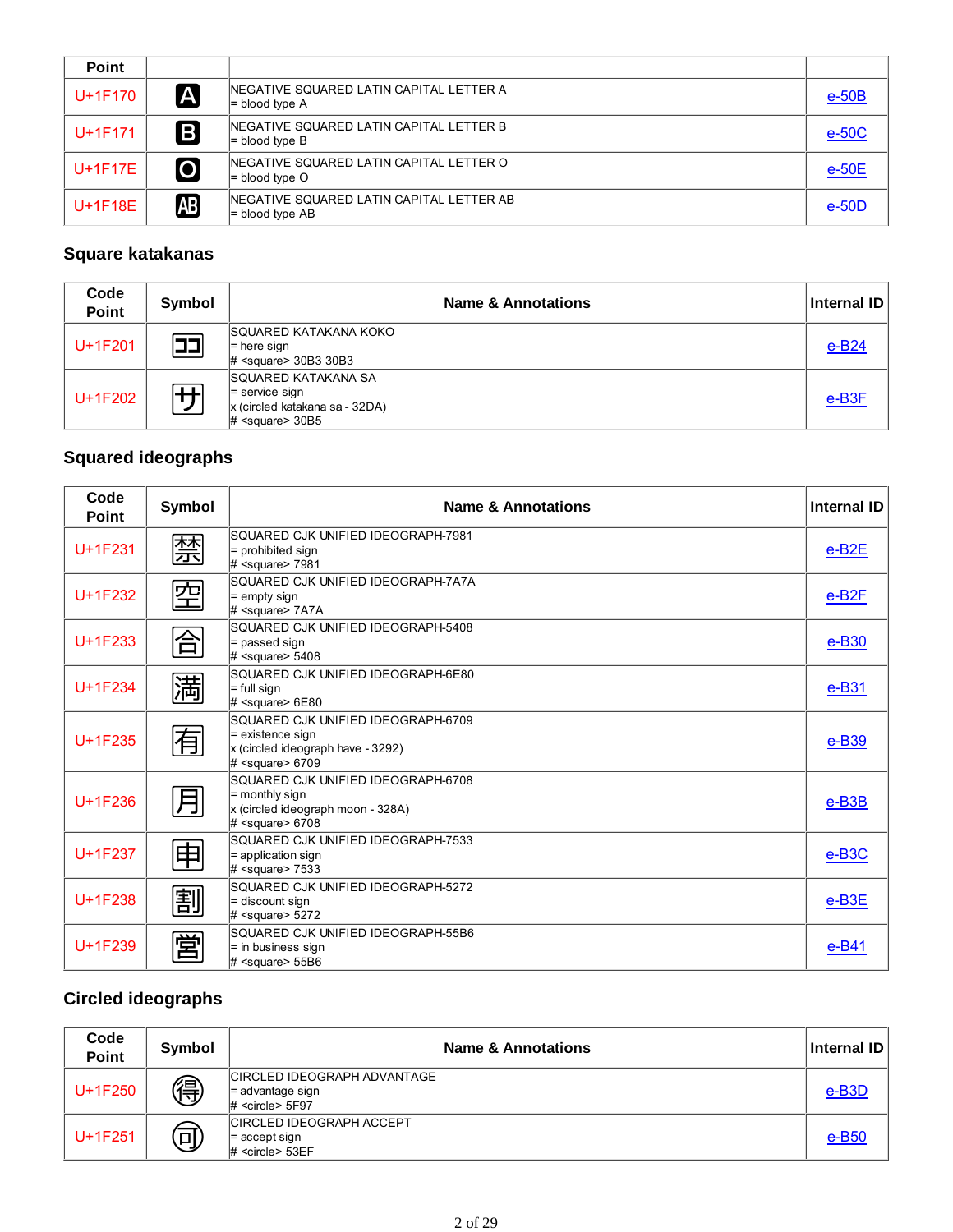# **Weather and landscape symbols**

| Code<br>Point | Symbol           | <b>Name &amp; Annotations</b>          | Internal ID |
|---------------|------------------|----------------------------------------|-------------|
| U+1F300       | <b>©</b>         | <b>CYCLONE</b><br>= typhoon, hurricane | $e-005$     |
| U+1F301       |                  | FOG                                    | $e-006$     |
| U+1F302       |                  | <b>CLOSED UMBRELLA</b>                 | $e$ -007    |
| U+1F303       | า ∗*<br>لي.      | NIGHT WITH STARS                       | $e$ -008    |
| U+1F304       |                  | <b>SUNRISE OVER MOUNTAINS</b>          | $e-009$     |
| $U+1F305$     | $\sum_{i=1}^{n}$ | <b>SUNRISE</b>                         | $e$ -00 $A$ |
| U+1F306       | æ                | <b>CITYSCAPE AT DUSK</b>               | $e$ -00 $B$ |
| U+1F307       | n                | <b>SUNSET OVER BUILDINGS</b>           | $e$ -00 $C$ |
| U+1F308       | (((F             | <b>RAINBOW</b>                         | $e$ -00D    |
| U+1F309       |                  | <b>BRIDGE AT NIGHT</b>                 | $e - 010$   |

#### **Moon symbols**

| Code<br><b>Point</b> | Symbol | <b>Name &amp; Annotations</b>                                                                                                             | <b>Internal ID</b> |
|----------------------|--------|-------------------------------------------------------------------------------------------------------------------------------------------|--------------------|
| U+1F30A              |        | <b>NEW MOON</b>                                                                                                                           | $e - 011$          |
| U+1F30B              |        | <b>WAXING MOON</b>                                                                                                                        | $e-012$            |
| U+1F30C              |        | <b>HALF MOON</b>                                                                                                                          | $e - 013$          |
| U+1F30D              | $\sim$ | <b>CRESCENT MOON</b><br>* indicate either first or last quarter moon<br>$x$ (first quarter moon - 263D)<br>$x$ (last quarter moon - 263E) | $e - 014$          |
| U+1F30E              |        | <b>FULL MOON</b>                                                                                                                          | $e - 015$          |
| U+1F30F              | (پکج   | <b>HALF MOON WITH FACE</b>                                                                                                                | $e-016$            |

# **Time symbols**

| Code<br><b>Point</b> | Symbol                | <b>Name &amp; Annotations</b>                                | Internal ID |
|----------------------|-----------------------|--------------------------------------------------------------|-------------|
| $U+1F310$            | SOON                  | <b>SOON WITH RIGHT ARROW ABOVE</b>                           | $e - 018$   |
| U+1F311              | $\sum_{n=1}^{\infty}$ | ON WITH DOUBLE POINTING ARROW ABOVE                          | $e - 019$   |
| $U+1F312$            | ⇔<br>END              | END WITH LEFT ARROW ABOVE                                    | $e$ -01A    |
| $U+1F313$            | <u>M</u>              | <b>HOURGLASS WITH FLOWING SAND</b><br>$x$ (hourglass - 231B) | $e-01B$     |
| U+1F314              | $\cdot$ $\mathsf{v}$  | <b>CLOCK FACE ONE OCLOCK</b>                                 | $e-01E$     |
| U+1F315              | レ                     | <b>CLOCK FACE TWO OCLOCK</b>                                 | $e-01F$     |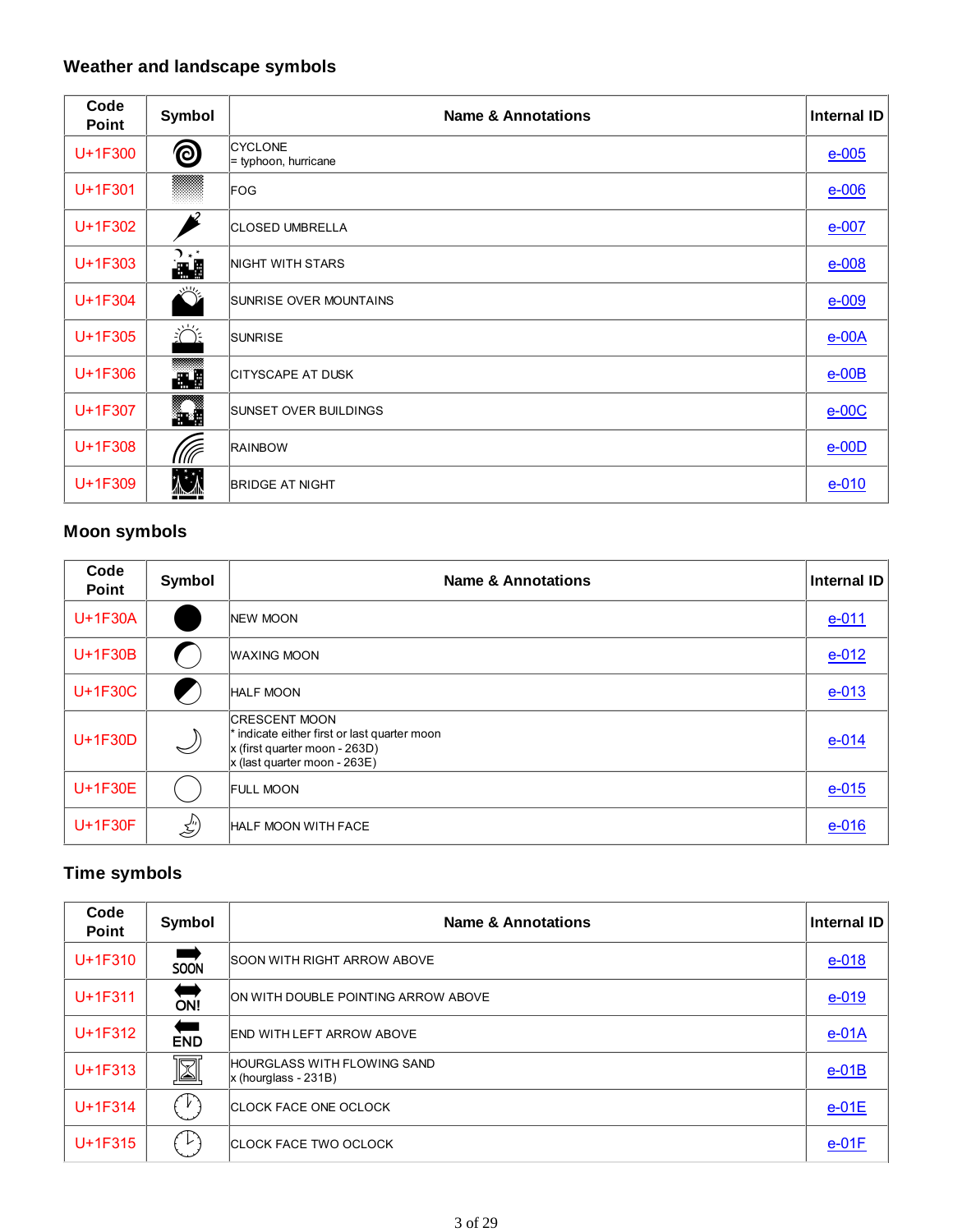| U+1F316   | $\vdash$                                      | <b>CLOCK FACE THREE OCLOCK</b>  | $e-020$   |
|-----------|-----------------------------------------------|---------------------------------|-----------|
| U+1F317   | $\vdash$ $\vdash$ $\vdash$                    | <b>CLOCK FACE FOUR OCLOCK</b>   | $e - 021$ |
| U+1F318   | $\left( \begin{array}{c} \end{array} \right)$ | <b>CLOCK FACE FIVE OCLOCK</b>   | $e-022$   |
| U+1F319   | ţł.                                           | <b>CLOCK FACE SIX OCLOCK</b>    | $e - 023$ |
| $U+1F31A$ | (丿                                            | <b>CLOCK FACE SEVEN OCLOCK</b>  | $e - 024$ |
| U+1F31B   | $\overline{(\ }$                              | <b>CLOCK FACE EIGHT OCLOCK</b>  | $e - 025$ |
| U+1F31C   | $\cdot$ $\rightarrow$                         | <b>CLOCK FACE NINE OCLOCK</b>   | $e - 026$ |
| U+1F31D   | f -l                                          | <b>CLOCK FACE TEN OCLOCK</b>    | $e-027$   |
| U+1F31E   | EN.                                           | <b>CLOCK FACE ELEVEN OCLOCK</b> | $e - 028$ |
| U+1F31F   |                                               | <b>CLOCK FACE TWELVE OCLOCK</b> | $e - 029$ |

### **Zodiacal symbol**

| Code<br>Point | Symbol                   | <b>Name &amp; Annotations</b> | <b>Internal ID</b> |
|---------------|--------------------------|-------------------------------|--------------------|
| U+1F320       | $\overline{\phantom{a}}$ | <b>OPHIUCHUS</b>              | $e - 03$           |

# **Miscellaneous symbols**

| Code<br>Point | Symbol                  | <b>Name &amp; Annotations</b> | Internal ID |
|---------------|-------------------------|-------------------------------|-------------|
| U+1F321       | −                       | <b>WATER WAVE</b>             | $e - 038$   |
| U+1F322       | Q                       | <b>EARTH GLOBE</b>            | $e - 039$   |
| U+1F323       | <b>75</b><br>$\sqrt{N}$ | <b>VOLCANO</b>                | $e$ -03A    |
| U+1F324       |                         | <b>MILKY WAY</b>              | $e$ -03B    |

### **Plant symbols**

| Code<br><b>Point</b> | Symbol                    | <b>Name &amp; Annotations</b>                    | <b>Internal ID</b> |
|----------------------|---------------------------|--------------------------------------------------|--------------------|
| U+1F325              | ₩                         | <b>FOUR LEAF CLOVER</b><br>$x$ (shamrock - 2618) | $e-03C$            |
| U+1F326              | V                         | <b>TULIP</b>                                     | $e$ -03D           |
| U+1F327              | $\mathbb{C}^{\mathbb{C}}$ | <b>SEEDLING</b>                                  | $e-03E$            |
| U+1F328              |                           | <b>MAPLE LEAF</b>                                | $e$ -03 $E$        |
| U+1F329              | i≭,                       | <b>CHERRY BLOSSOM</b>                            | $e - 040$          |
| U+1F32A              | $\bigcirc$                | <b>ROSE</b>                                      | $e - 041$          |
| U+1F32B              | 冷                         | <b>FALLEN LEAF</b>                               | $e - 042$          |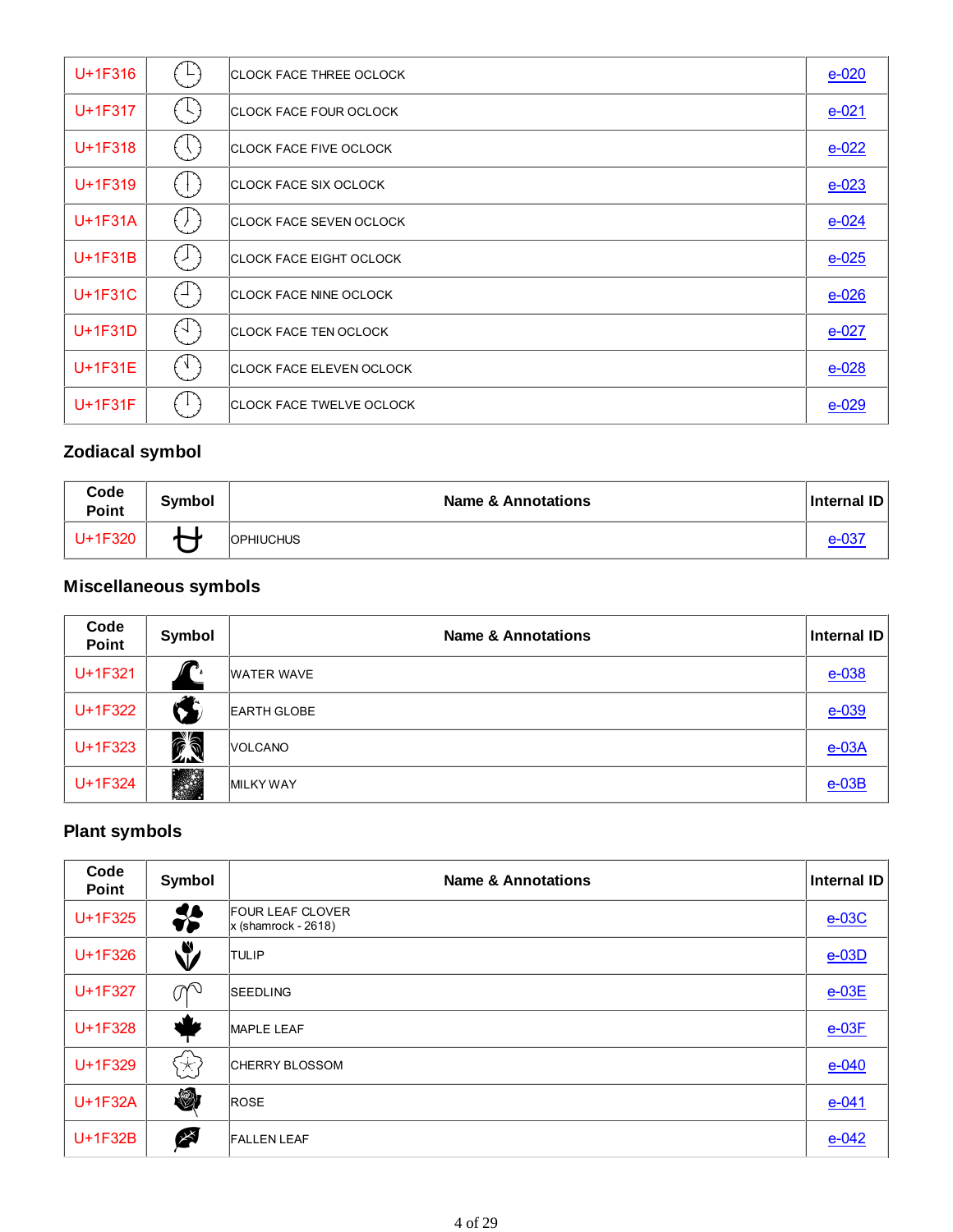| U+1F32C |    | LEAF FLUTTERING IN WIND | $e - 043$   |
|---------|----|-------------------------|-------------|
| U+1F32D | ₩  | <b>HIBISCUS</b>         | $e - 045$   |
| U+1F32E | RA | <b>SUNFLOWER</b>        | $e - 046$   |
| U+1F32F | 浠  | <b>PALM TREE</b>        | $e-047$     |
| U+1F330 | dď | <b>CACTUS</b>           | $e - 048$   |
| U+1F331 |    | <b>EAR OF RICE</b>      | $e - 049$   |
| U+1F332 | Ø  | <b>CORN</b>             | $e$ -04 $A$ |
| U+1F333 |    | MUSHROOM                | $e$ -04B    |
| U+1F334 |    | <b>CHESTNUT</b>         | $e-04C$     |
| U+1F335 | සි | <b>BLOSSOM</b>          | $e-04D$     |
| U+1F336 | 烂  | <b>HERB</b>             | $e-04E$     |

### **Fruit symbols**

| Code<br>Point | Symbol                                         | <b>Name &amp; Annotations</b> | <b>Internal ID</b> |
|---------------|------------------------------------------------|-------------------------------|--------------------|
| U+1F337       |                                                | <b>CHERRIES</b>               | $e-04F$            |
| U+1F338       | 吸                                              | <b>BANANA</b>                 | $e - 050$          |
| U+1F339       |                                                | APPLE-1                       | $e - 051$          |
| U+1F33A       | $\begin{pmatrix} 1 & 1 \\ 1 & 1 \end{pmatrix}$ | <b>TANGERINE</b>              | $e-052$            |
| U+1F33B       | Õ                                              | <b>STRAWBERRY</b>             | $e - 053$          |
| U+1F33C       | Ø                                              | <b>WATERMELON</b>             | $e - 054$          |
| U+1F33D       | <b>ART</b>                                     | <b>TOMATO</b>                 | $e - 055$          |
| U+1F33E       | $\bullet$                                      | EGGPLANT                      | $e-056$            |
| U+1F33F       |                                                | MELON                         | $e-057$            |
| U+1F340       |                                                | PINEAPPLE                     | $e - 058$          |
| U+1F341       | දිසි                                           | GRAPES                        | $e - 059$          |
| U+1F342       | $\bigcup$                                      | PEACH                         | $e$ -05A           |
| U+1F343       |                                                | APPLE-2                       | $e$ -05B           |

# **Facial parts symbols**

| Code<br><b>Point</b> | <b>Symbol</b>     | <b>Name &amp; Annotations</b> | <b>Internal ID</b> |
|----------------------|-------------------|-------------------------------|--------------------|
| U+1F344              | $\mathbf{\Theta}$ | <b>EYES</b>                   | e-190              |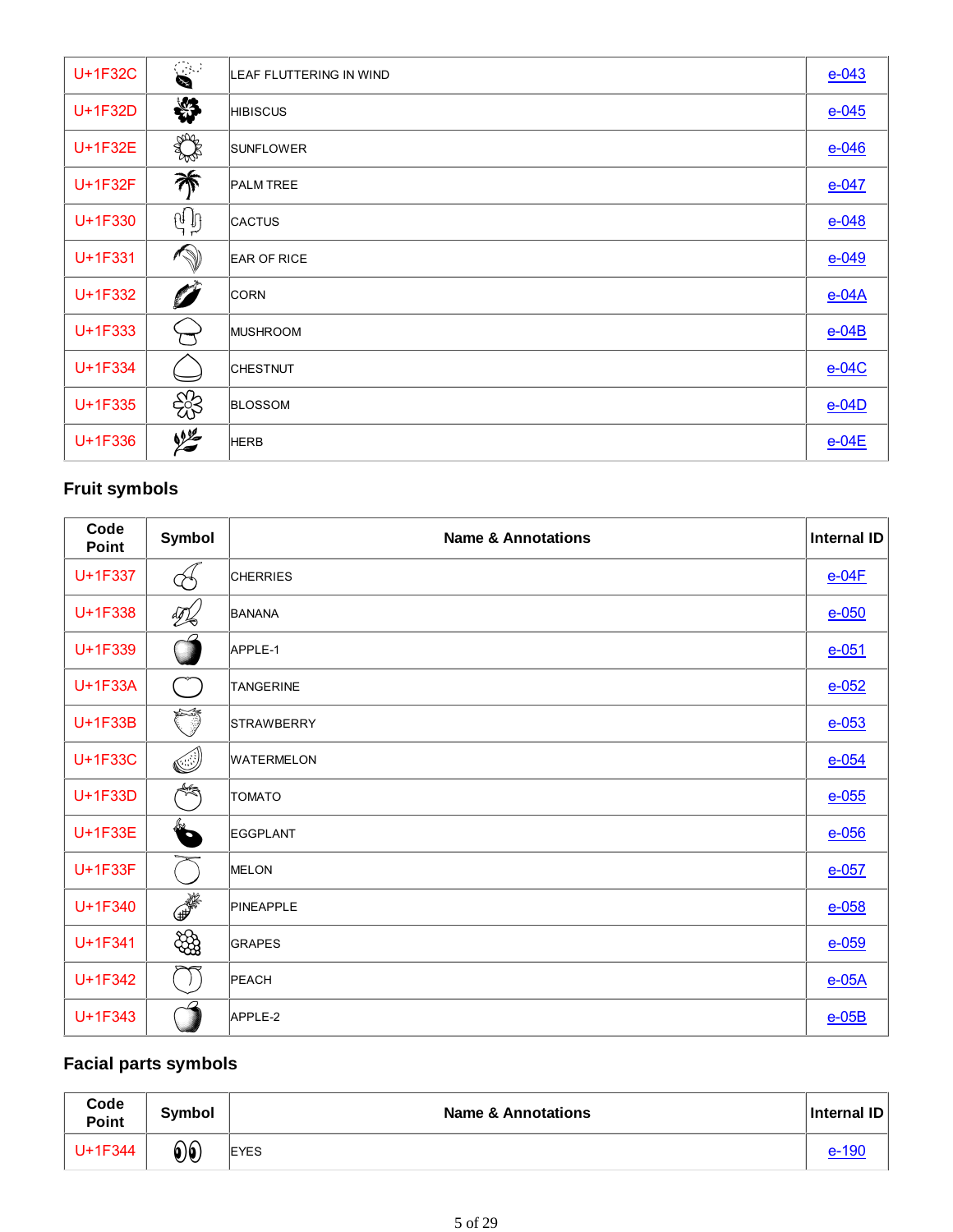| U+1F345 | $\sqrt{2}$<br>Q | <b>EAR</b>    | $e-191$ |
|---------|-----------------|---------------|---------|
| U+1F346 | (پ)             | <b>NOSE</b>   | $e-192$ |
| U+1F347 | ◈               | <b>MOUTH</b>  | $e-193$ |
| U+1F348 | <b>COLOR</b>    | <b>TONGUE</b> | $e-194$ |

#### **Personal care symbols**

| Code<br>Point | Symbol                                                                                                                                                                                                                               | <b>Name &amp; Annotations</b>                         | Internal ID |
|---------------|--------------------------------------------------------------------------------------------------------------------------------------------------------------------------------------------------------------------------------------|-------------------------------------------------------|-------------|
| U+1F349       | <b>Contract Contract Contract Contract Contract Contract Contract Contract Contract Contract Contract Contract Contract Contract Contract Contract Contract Contract Contract Contract Contract Contract Contract Contract Contr</b> | LIPSTICK                                              | $e-195$     |
| U+1F34A       | $\frac{9}{2}$                                                                                                                                                                                                                        | <b>NAIL CARE</b>                                      | $e-196$     |
| U+1F34B       | 经                                                                                                                                                                                                                                    | <b>FACE MASSAGE</b>                                   | $e-197$     |
| U+1F34C       | أوديتها                                                                                                                                                                                                                              | <b>HAIRCUT</b><br>* usually indicates a beauty parlor | $e-198$     |
| U+1F34D       | ₹<br>3                                                                                                                                                                                                                               | <b>BARBER POLE</b>                                    | $e-199$     |

#### **Miscellaneous symbol**

| Code<br><b>Point</b> | Symbol | <b>Name &amp; Annotations</b> | Internal ID |
|----------------------|--------|-------------------------------|-------------|
| $U+1F34E$            |        | <b>ISILHOUETTE OF BUST</b>    |             |

### **Portrait and role symbols**

| Code<br>Point | Symbol                             | <b>Name &amp; Annotations</b> | <b>Internal ID</b> |
|---------------|------------------------------------|-------------------------------|--------------------|
| U+1F34F       | $\left\langle \cdot \right\rangle$ | <b>BOYS HEAD</b>              | $e-19B$            |
| U+1F350       | 戀                                  | <b>GIRLS HEAD</b>             | $e-19C$            |
| U+1F351       | $\odot$                            | <b>MANS HEAD</b>              | $e-19D$            |
| U+1F352       | $\odot$                            | <b>WOMANS HEAD</b>            | $e-19E$            |
| U+1F353       | 23                                 | FAMILY                        | $e-19F$            |
| U+1F354       | r⁄i                                | <b>COUPLE</b>                 | $e-1A0$            |
| U+1F355       | ٣                                  | <b>POLICE OFFICER</b>         | $e-1A1$            |
| U+1F356       | A                                  | <b>WOMAN WITH BUNNY EARS</b>  | $e-1A2$            |
| U+1F357       | ß2                                 | <b>BRIDE WITH VEIL</b>        | $e-1A3$            |
| U+1F358       | ٤                                  | <b>WESTERN PERSON</b>         | $e-1A4$            |
| U+1F359       | €                                  | MAN WITH GUA PI MAO           | $e-1A5$            |
| U+1F35A       | ١                                  | <b>MAN WITH TURBAN</b>        | $e-1A6$            |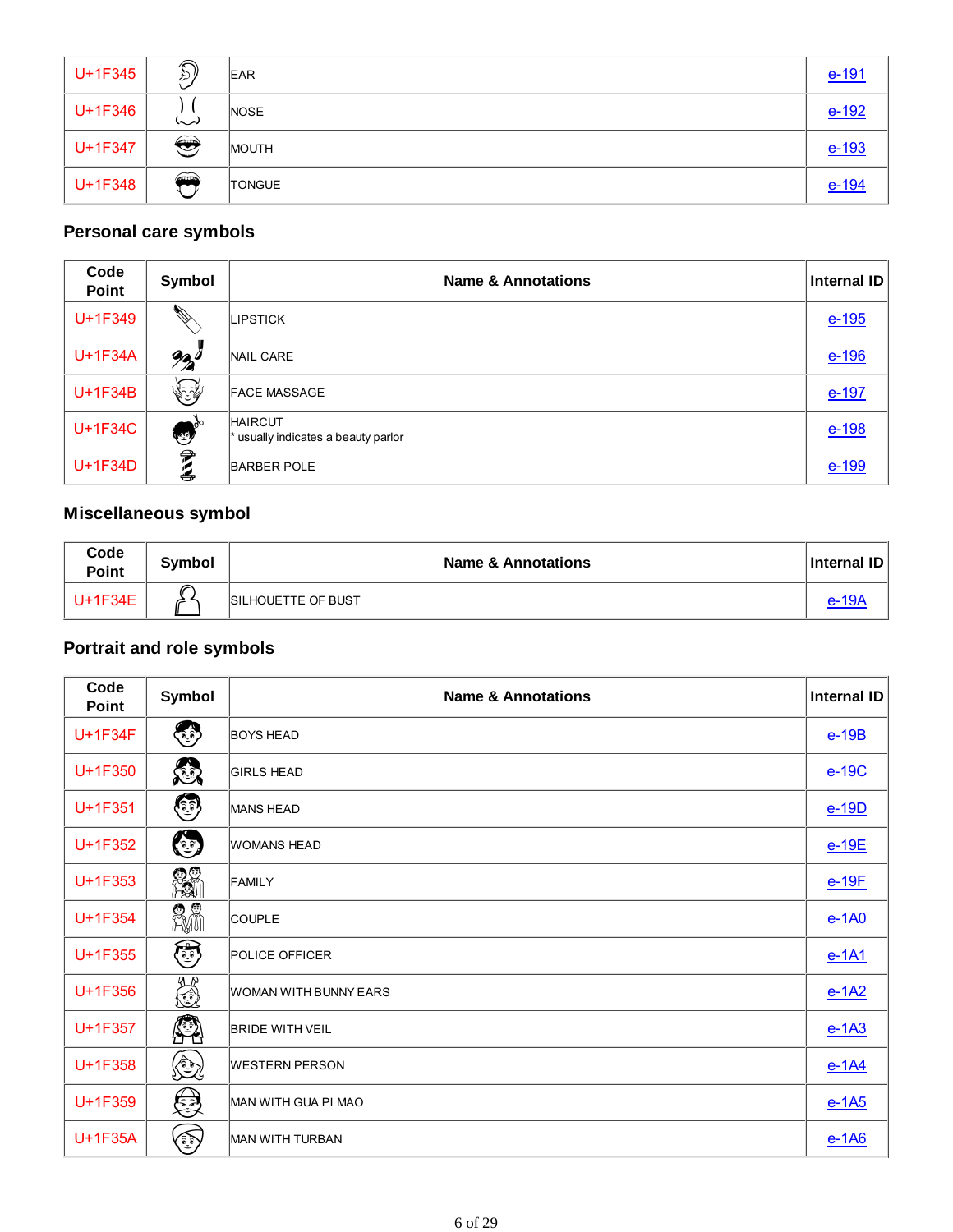| U+1F35B | ١                          | <b>OLDER MAN</b>           | $e-1A7$ |
|---------|----------------------------|----------------------------|---------|
| U+1F35C | ٢                          | <b>OLDER WOMAN</b>         | $e-1A8$ |
| U+1F35D | (နဲ့နဲ)                    | <b>BABY</b>                | $e-1A9$ |
| U+1F35E | $\left(\frac{1}{2}\right)$ | <b>CONSTRUCTION WORKER</b> | $e-1AA$ |

#### **Fairy tale symbols**

| Code<br>Point | Symbol                                                       | <b>Name &amp; Annotations</b> | <b>Internal ID</b> |
|---------------|--------------------------------------------------------------|-------------------------------|--------------------|
| U+1F35F       | SEG                                                          | <b>PRINCESS</b>               | $e-1AB$            |
| U+1F360       | 爋                                                            | <b>OGRE</b>                   | $e-1AC$            |
| U+1F361       | $\rightarrow$                                                | <b>GOBLIN</b>                 | $e-1AD$            |
| U+1F362       | (مون<br>ر                                                    | <b>GHOST</b>                  | $e-1AE$            |
| U+1F363       | SA                                                           | ANGEL                         | $e-1AF$            |
| U+1F364       | $\left(\begin{matrix} \bullet & \bullet \end{matrix}\right)$ | <b>EXTRATERRESTRIAL ALIEN</b> | $e-1B0$            |
| U+1F365       | eri<br>Siag                                                  | <b>ALIEN MONSTER</b>          | $e-1B1$            |
| U+1F366       | Ç                                                            | <b>IMP</b>                    | $e-1B2$            |
| U+1F367       | كويا                                                         | <b>SKULL</b>                  | $e-1B3$            |

#### **Role symbols**

| Code<br>Point | Symbol   | <b>Name &amp; Annotations</b>  | Internal ID |
|---------------|----------|--------------------------------|-------------|
| U+1F368       | <u>Q</u> | <b>INFORMATION DESK PERSON</b> | $e-1B4$     |
| U+1F369       | 忍        | <b>GUARDSMAN</b>               | $e-1B5$     |
| $U+1F36A$     | Ã        | DANCER                         | $e-1B6$     |

# **Animal symbols**

| Code<br><b>Point</b> | Symbol                                                                                                      | <b>Name &amp; Annotations</b>  | <b>Internal ID</b> |
|----------------------|-------------------------------------------------------------------------------------------------------------|--------------------------------|--------------------|
| U+1F36B              | $\left(\begin{matrix} \widehat{\widehat{\mathsf{s}}}\ \widehat{\mathsf{s}}\ \mathsf{g} \end{matrix}\right)$ | DOG                            | $e-1B7$            |
| U+1F36C              | EJ                                                                                                          | <b>CAT</b>                     | $e-1B8$            |
| U+1F36D              | $\overline{\mathbb{P}}$                                                                                     | SNAIL                          | $e-1B9$            |
| U+1F36E              | $\left\{\begin{matrix} \widehat{\mathbf{e}} \\ \mathbf{e} \end{matrix}\right\}$<br>⋥                        | <b>BABY CHICK</b>              | $e-1BA$            |
| U+1F36F              | <b>SAL</b>                                                                                                  | <b>FRONT-FACING BABY CHICK</b> | $e-1BB$            |
| U+1F370              | $\mathbb{R}^3$                                                                                              | <b>HATCHING CHICK</b>          | $e-1DD$            |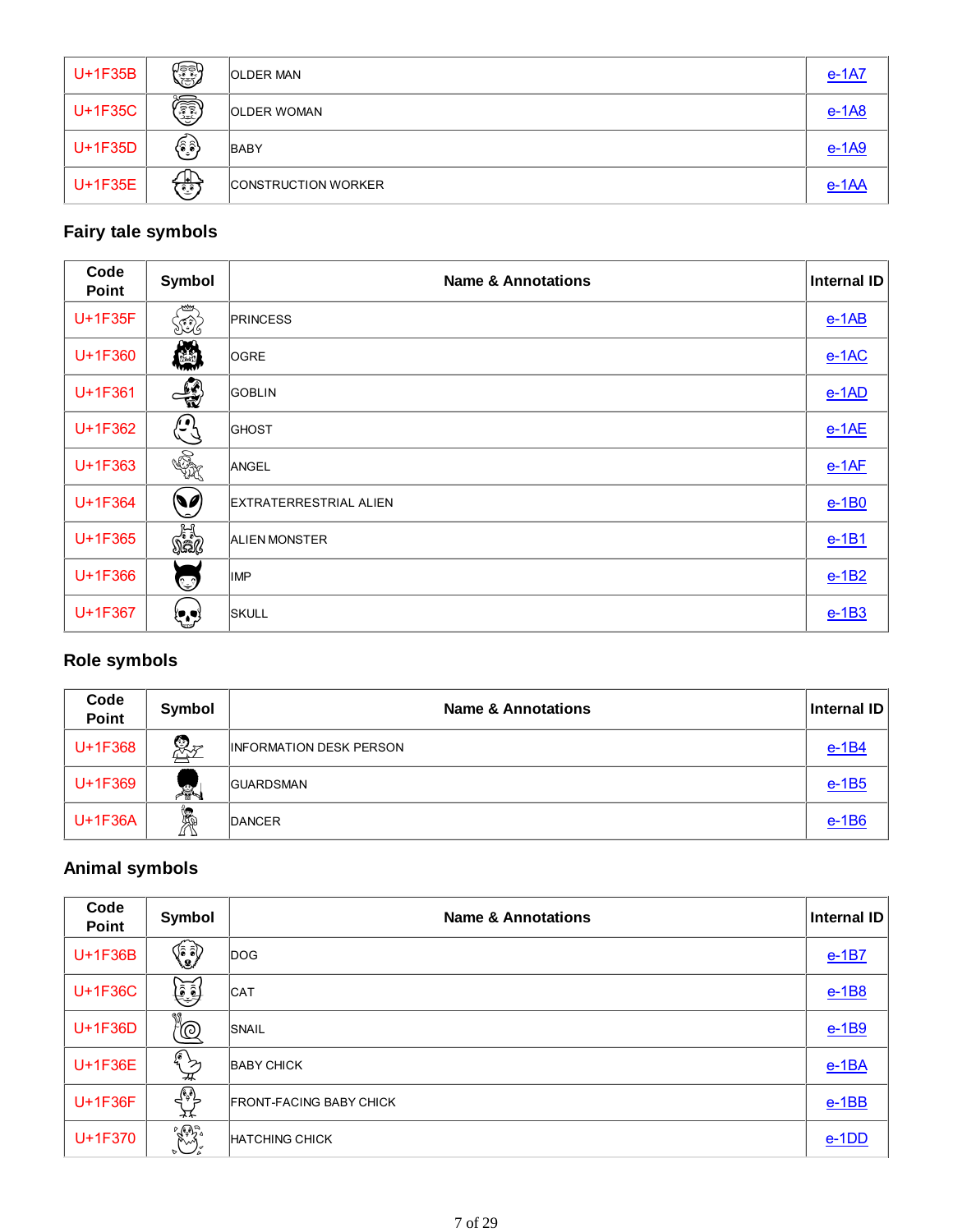| U+1F371        |                                                                                                                                                                                                                                                                                                                                                                             | PENGUIN              | $e-1BC$ |
|----------------|-----------------------------------------------------------------------------------------------------------------------------------------------------------------------------------------------------------------------------------------------------------------------------------------------------------------------------------------------------------------------------|----------------------|---------|
| U+1F372        | A                                                                                                                                                                                                                                                                                                                                                                           | <b>FISH</b>          | $e-1BD$ |
| U+1F373        | $\mathbb{Z}$                                                                                                                                                                                                                                                                                                                                                                | HORSE                | $e-1BE$ |
| U+1F374        | ۵                                                                                                                                                                                                                                                                                                                                                                           | PIG                  | $e-1BF$ |
| U+1F375        | 纂                                                                                                                                                                                                                                                                                                                                                                           | TIGER                | $e-1C0$ |
| U+1F376        | ١                                                                                                                                                                                                                                                                                                                                                                           | <b>BEAR</b>          | $e-1C1$ |
| U+1F377        | <b>A</b>                                                                                                                                                                                                                                                                                                                                                                    | MOUSE                | $e-1C2$ |
| U+1F378        | Link                                                                                                                                                                                                                                                                                                                                                                        | <b>WHALE</b>         | $e-1C3$ |
| U+1F379        | $\bm{\mathbb{G}}$                                                                                                                                                                                                                                                                                                                                                           | <b>MONKEY FACE</b>   | $e-1C4$ |
| <b>U+1F37A</b> | $\overline{\mathbb{C}^2}$                                                                                                                                                                                                                                                                                                                                                   | <b>OCTOPUS</b>       | $e-1C5$ |
| U+1F37B        | $\bar{\mathbb{Q}}$                                                                                                                                                                                                                                                                                                                                                          | SPIRAL SHELL         | $e-1C6$ |
| U+1F37C        | <b>Contract of the Contract of The Contract of The Contract of The Contract of The Contract of The Contract of T</b>                                                                                                                                                                                                                                                        | DOLPHIN              | $e-1C7$ |
| U+1F37D        | $\mathbb{R}$                                                                                                                                                                                                                                                                                                                                                                | <b>BIRD</b>          | $e-1C8$ |
| U+1F37E        | AV                                                                                                                                                                                                                                                                                                                                                                          | <b>TROPICAL FISH</b> | $e-1C9$ |
| U+1F37F        | ₩                                                                                                                                                                                                                                                                                                                                                                           | <b>HAMSTER</b>       | $e-1CA$ |
| U+1F380        | 美学                                                                                                                                                                                                                                                                                                                                                                          | <b>BUG</b>           | $e-1CB$ |
| U+1F381        | <b>SA</b>                                                                                                                                                                                                                                                                                                                                                                   | <b>ELEPHANT</b>      | $e-1CC$ |
| U+1F382        | $\circledS$                                                                                                                                                                                                                                                                                                                                                                 | KOALA                | $e-1CD$ |
| U+1F383        | Ø9                                                                                                                                                                                                                                                                                                                                                                          | MONKEY               | $e-1CE$ |
| U+1F384        | @<br>لنهيريه                                                                                                                                                                                                                                                                                                                                                                | SHEEP                | $e-1CF$ |
| U+1F385        | <b>Company</b>                                                                                                                                                                                                                                                                                                                                                              | WOLF                 | $e-1D0$ |
| U+1F386        | منتهج                                                                                                                                                                                                                                                                                                                                                                       | <b>COW</b>           | $e-1D1$ |
| U+1F387        | ¥                                                                                                                                                                                                                                                                                                                                                                           | RABBIT               | $e-1D2$ |
| U+1F388        | 0                                                                                                                                                                                                                                                                                                                                                                           | SNAKE                | $e-1D3$ |
| U+1F389        | er<br>V                                                                                                                                                                                                                                                                                                                                                                     | <b>CHICKEN</b>       | $e-1D4$ |
| U+1F38A        | $\begin{picture}(220,20) \put(0,0){\vector(1,0){10}} \put(15,0){\vector(1,0){10}} \put(15,0){\vector(1,0){10}} \put(15,0){\vector(1,0){10}} \put(15,0){\vector(1,0){10}} \put(15,0){\vector(1,0){10}} \put(15,0){\vector(1,0){10}} \put(15,0){\vector(1,0){10}} \put(15,0){\vector(1,0){10}} \put(15,0){\vector(1,0){10}} \put(15,0){\vector(1,0){10}} \put(15,0){\vector($ | <b>BOAR</b>          | $e-1D5$ |
| U+1F38B        | W                                                                                                                                                                                                                                                                                                                                                                           | <b>CAMEL</b>         | $e-1D6$ |
| U+1F38C        | $\sum_{i=1}^{\infty}$                                                                                                                                                                                                                                                                                                                                                       | FROG                 | $e-1D7$ |
| U+1F38D        | S.                                                                                                                                                                                                                                                                                                                                                                          | POODLE               | $e-1D8$ |
| U+1F38E        | ٢                                                                                                                                                                                                                                                                                                                                                                           | <b>BLOWFISH</b>      | $e-1D9$ |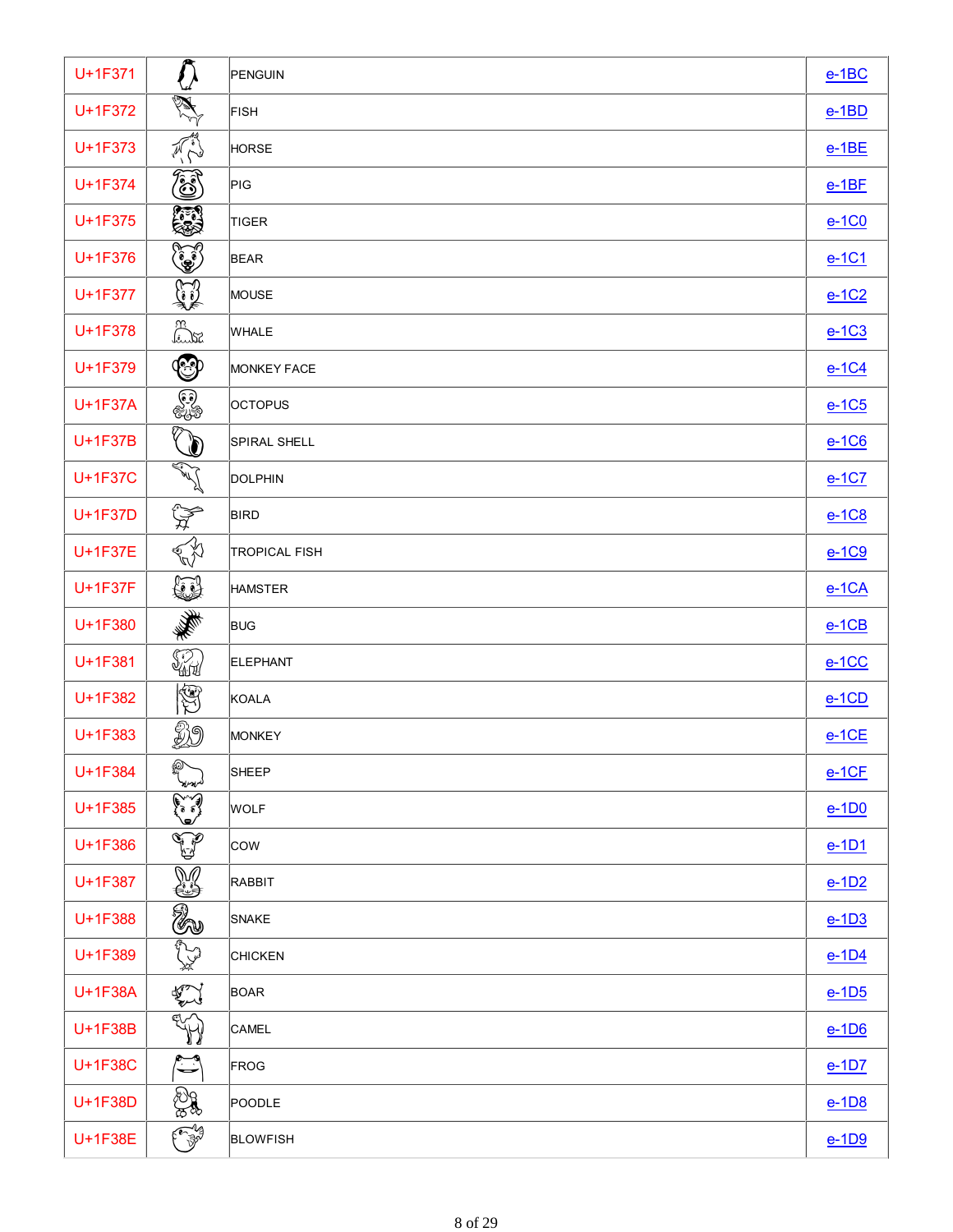| U+1F38F | ※                                    | ANT               | $e-1DA$ |
|---------|--------------------------------------|-------------------|---------|
| U+1F390 | $\ddot{\bullet}$<br>$\ddot{\ddot{}}$ | <b>PAW PRINTS</b> | $e-1DB$ |
| U+1F391 | HR,                                  | <b>TURTLE</b>     | $e-1DC$ |
| U+1F392 | F                                    | <b>DRAGON</b>     | $e-1DE$ |
| U+1F393 | $\overline{\mathbb{C}}$              | PANDA             | $e-1DF$ |
| U+1F394 | $($ ( $\bullet$ $\bullet$ $)$        | PIG NOSE          | $e-1E0$ |
| U+1F395 | R                                    | <b>HONEYBEE</b>   | $e-1E1$ |
| U+1F396 | <b>Externe</b>                       | <b>LADYBUG</b>    | $e-1E2$ |

#### **Faces used as emoticons**

| Code<br><b>Point</b> | Symbol                                                                           | <b>Name &amp; Annotations</b>              | <b>Internal ID</b> |
|----------------------|----------------------------------------------------------------------------------|--------------------------------------------|--------------------|
| U+1F397              | کی)                                                                              | <b>ANGRY FACE</b>                          | $e - 320$          |
| U+1F398              | کی کا                                                                            | <b>ANGUISHED FACE</b>                      | $e - 321$          |
| U+1F399              | (* *)                                                                            | <b>ASTONISHED FACE</b>                     | $e-322$            |
| U+1F39A              | ن<br>ف                                                                           | <b>DISAPPOINTED FACE</b>                   | $e - 323$          |
| U+1F39B              | (پہ)                                                                             | <b>DIZZY FACE</b>                          | $e - 324$          |
| U+1F39C              | (وَفَعَ)                                                                         | <b>EXASPERATED FACE</b>                    | $e - 325$          |
| U+1F39D              | (پ                                                                               | <b>EXPRESSIONLESS FACE</b>                 | $e - 326$          |
| U+1F39E              | (وه)                                                                             | FACE WITH HEART SHAPED EYES                | $e-327$            |
| U+1F39F              | (پ                                                                               | <b>FACE WITH LOOK OF TRIUMPH</b>           | $e - 328$          |
| U+1F3A0              | (پی                                                                              | WINKING FACE WITH STUCK OUT TONGUE         | $e - 329$          |
| U+1F3A1              | (چَ                                                                              | <b>FACE WITH STUCK OUT TONGUE</b>          | $e-32A$            |
| U+1F3A2              | (ت                                                                               | <b>FACE SAVORING DELICIOUS FOOD</b>        | $e-32B$            |
| U+1F3A3              | $\left(\begin{smallmatrix} \hat{\bullet} \ \hat{\circ} \end{smallmatrix}\right)$ | <b>FACE THROWING A KISS</b>                | $e-32C$            |
| U+1F3A4              | $\binom{2}{3}$                                                                   | <b>FACE KISSING</b>                        | $e-32D$            |
| U+1F3A5              | $\leftrightarrow$                                                                | <b>FACE WITH MASK</b>                      | $e-32E$            |
| U+1F3A6              | U                                                                                | <b>FLUSHED FACE</b>                        | $e-32F$            |
| U+1F3A7              | کی)                                                                              | HAPPY FACE WITH OPEN MOUTH                 | $e - 330$          |
| U+1F3A8              | ڪا                                                                               | HAPPY FACE WITH OPEN MOUTH AND COLD SWEAT  | $e - 331$          |
| U+1F3A9              | کچ)                                                                              | HAPPY FACE WITH OPEN MOUTH AND CLOSED EYES | $e - 332$          |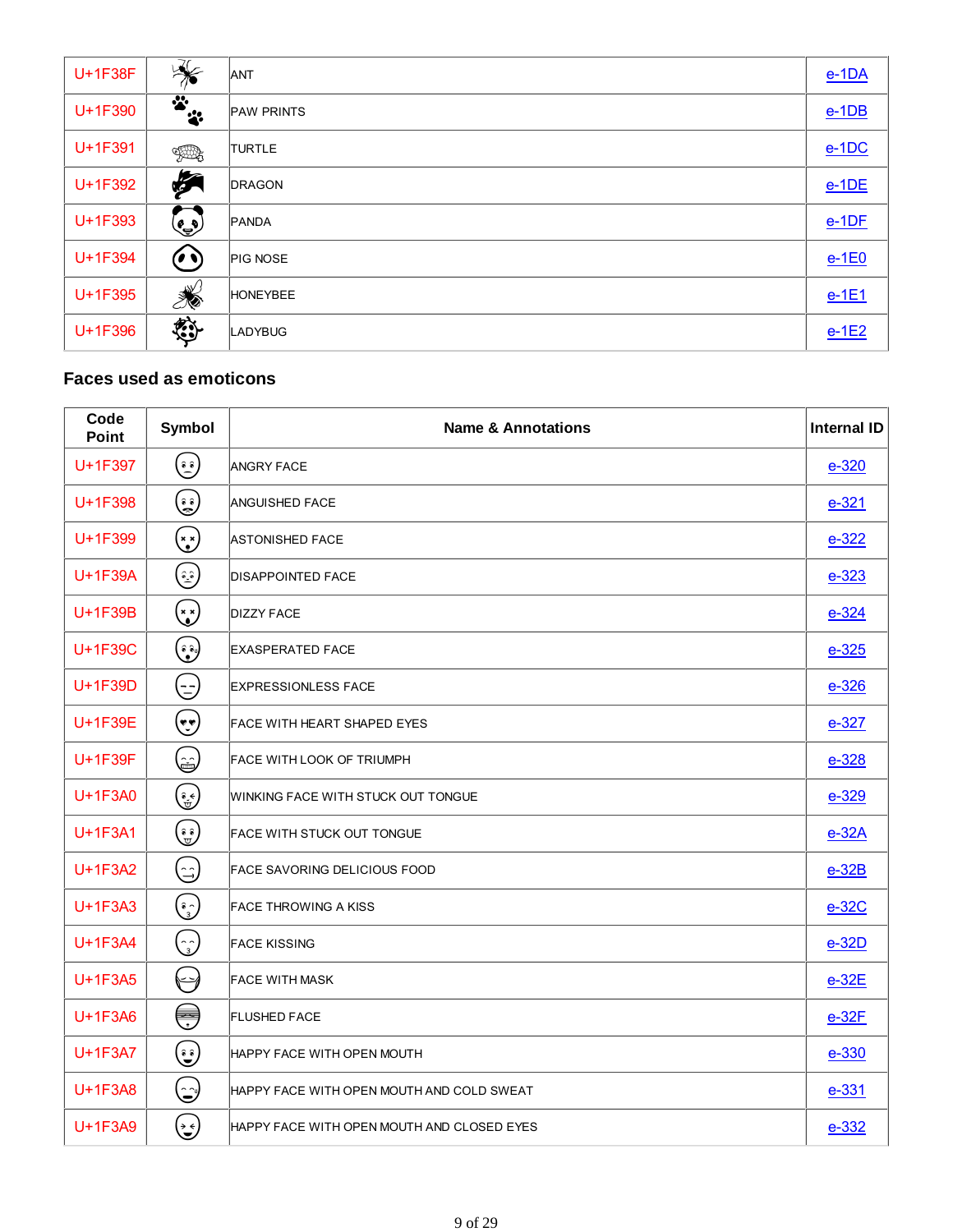| $U+1F3AA$      | نگا                                                                | HAPPY FACE WITH GRIN                           | $e - 333$    |
|----------------|--------------------------------------------------------------------|------------------------------------------------|--------------|
| $U+1F3AB$      | كمخطأ                                                              | HAPPY AND CRYING FACE                          | $e - 334$    |
| $U+1F3AC$      | ڭ)                                                                 | HAPPY FACE WITH WIDE MOUTH AND RAISED EYEBROWS | $e - 335$    |
| $U+1F3AD$      | کی)                                                                | HAPPY FACE WITH OPEN MOUTH AND RAISED EYEBROWS | $e - 338$    |
| $U+1F3AE$      | $(\cdot_{\breve{b}})$                                              | <b>CRYING FACE</b>                             | $e - 339$    |
| $U+1F3AF$      | <b>(25)</b>                                                        | <b>LOUDLY CRYING FACE</b>                      | $e-33A$      |
| $U+1F3B0$      | (ڨ)                                                                | <b>FEARFUL FACE</b>                            | $e-33B$      |
| $U+1F3B1$      | $(\mathring{\mathscr{E}})$                                         | <b>PERSEVERING FACE</b>                        | $e-33C$      |
| U+1F3B2        | (چَعْ)                                                             | <b>POUTING FACE</b>                            | $e-33D$      |
| U+1F3B3        | (ئ                                                                 | <b>RELIEVED FACE</b>                           | $e-33E$      |
| $U+1F3B4$      | (پینا                                                              | <b>CONFOUNDED FACE</b>                         | $e-33F$      |
| U+1F3B5        | (رس)                                                               | <b>PENSIVE FACE</b>                            | $e - 340$    |
| $U+1F3B6$      | $\begin{pmatrix} \hat{\bm{\epsilon}} \\ \bm{\delta} \end{pmatrix}$ | <b>FACE SCREAMING IN FEAR</b>                  | $e - 341$    |
| $U+1F3B7$      | کچکا                                                               | <b>SLEEPY FACE</b>                             | $e - 342$    |
| U+1F3B8        | .<br>لي                                                            | <b>SMIRKING FACE</b>                           | $e - 343$    |
| U+1F3B9        | (وَعَ)                                                             | <b>FACE WITH COLD SWEAT</b>                    | $e - 344$    |
| <b>U+1F3BA</b> | $(\gtrsim)$                                                        | DISAPPOINTED BUT RELIEVED FACE                 | $e - 345$    |
| $U+1F3BB$      | $(\mathring{\mathcal{E}})$                                         | <b>TIRED FACE</b>                              | $e - 346$    |
| $U+1F3BC$      | کچ)                                                                | <b>WINKING FACE</b>                            | <u>e-347</u> |

### **Cat faces used as emoticons**

| Code<br><b>Point</b> | <b>Symbol</b> | <b>Name &amp; Annotations</b>            | <b>Internal ID</b> |
|----------------------|---------------|------------------------------------------|--------------------|
| $U+1F3BD$            | ٤             | CAT FACE WITH OPEN MOUTH                 | $e - 348$          |
| $U+1F3BE$            | じ             | <b>HAPPY CAT FACE WITH GRIN</b>          | $e - 349$          |
| $U+1F3BF$            | に、<br>極       | HAPPY AND CRYING CAT FACE                | $e-34A$            |
| U+1F3C0              | EJ<br>E       | <b>CAT FACE KISSING</b>                  | $e-34B$            |
| U+1F3C1              | E)            | CAT FACE WITH HEART SHAPED EYES          | $e-34C$            |
| U+1F3C2              | ر<br>لوچيا    | <b>CRYING CAT FACE</b>                   | $e-34D$            |
| U+1F3C3              | EJ            | <b>POUTING CAT FACE</b>                  | $e-34E$            |
| U+1F3C4              | E)            | <b>CAT FACE WITH TIGHTLY CLOSED LIPS</b> | $e-34F$            |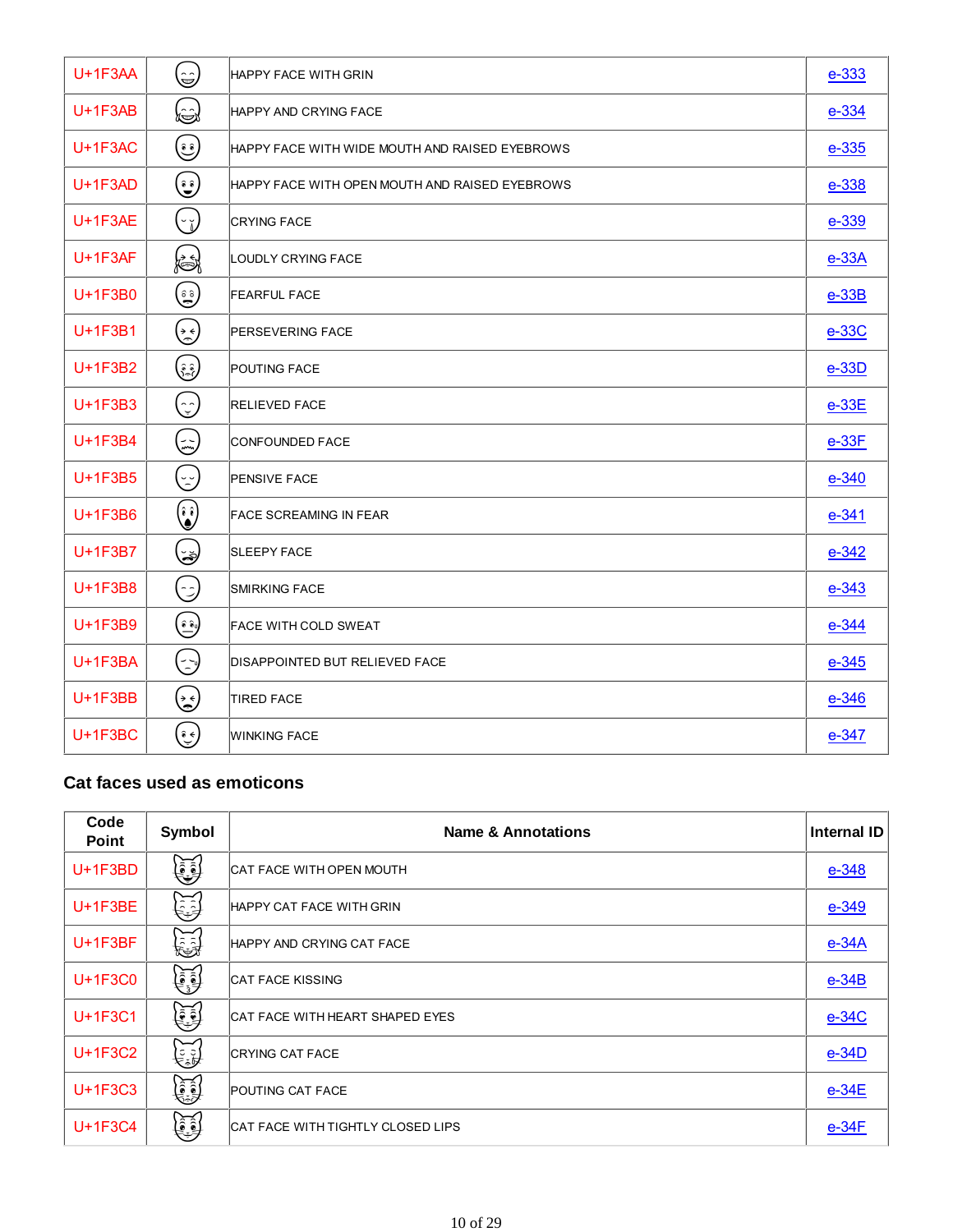### **Gesture symbols**

| Code<br><b>Point</b> | Symbol                                                                 | <b>Name &amp; Annotations</b>              | <b>Internal ID</b> |
|----------------------|------------------------------------------------------------------------|--------------------------------------------|--------------------|
| U+1F3C6              | لمپر<br>مجر                                                            | <b>FACE WITH NO GOOD GESTURE</b>           | $e - 351$          |
| U+1F3C7              | ٥                                                                      | <b>FACE WITH OK GESTURE</b>                | $e - 352$          |
| U+1F3C8              | $\vee$ $\vee$<br>৻৻ৼৄৣ                                                 | <b>PERSON BOWING DEEPLY</b>                | $e - 353$          |
| U+1F3C9              | <b>A</b>                                                               | <b>SEE NO EVIL MONKEY</b>                  | $e - 354$          |
| $U+1F3CA$            | 쪷                                                                      | <b>SPEAK NO EVIL MONKEY</b>                | $e - 355$          |
| $U+1F3CB$            | 總                                                                      | <b>HEAR NO EVIL MONKEY</b>                 | $e - 356$          |
| $U+1F3CC$            | ۞                                                                      | <b>PERSON RAISING ONE HAND</b>             | $e - 357$          |
| $U+1F3CD$            | H                                                                      | <b>PERSON RAISING BOTH HANDS IN CHEERS</b> | $e - 358$          |
| $U+1F3CE$            | $(\mathcal{C})$                                                        | <b>PERSON FROWNING</b>                     | $e - 359$          |
| $U+1F3CF$            | $\left\langle \begin{matrix} \cdot & \cdot \end{matrix} \right\rangle$ | <b>PERSON WITH POUTING FACE</b>            | $e-35A$            |
| $U+1F3D0$            | 氹                                                                      | <b>PERSON WITH FOLDED HANDS</b>            | $e-35B$            |

### **Building symbols**

| Code<br><b>Point</b> | Symbol                 | <b>Name &amp; Annotations</b>           | <b>Internal ID</b> |
|----------------------|------------------------|-----------------------------------------|--------------------|
| U+1F3D1              | $\mathbf{\widehat{E}}$ | <b>HOUSE BUILDING</b>                   | $e-4B0$            |
| U+1F3D2              | €€                     | <b>HOUSE WITH YARD</b>                  | $e-4B1$            |
| U+1F3D3              | 甂                      | <b>OFFICE BUILDING</b>                  | $e-4B2$            |
| $U+1F3D4$            | 旵                      | POST OFFICE<br>$x$ (postal mark - 3012) | $e-4B3$            |
| U+1F3D5              | 團                      | HOSPITAL                                | $e-4B4$            |
| U+1F3D6              | 骰                      | <b>BANK</b>                             | $e-4B5$            |
| U+1F3D7              | 的                      | <b>ATM</b>                              | $e-4B6$            |
| U+1F3D8              | F                      | HOTEL                                   | $e-4B7$            |
| U+1F3D9              | <b>R</b>               | LOVE HOTEL                              | $e-4B8$            |
| U+1F3DA              | 饂                      | <b>CONVENIENCE STORE</b>                | $e-4B9$            |
| $U+1F3DB$            | ▦                      | SCHOOL                                  | $e$ -4BA           |
| $U+1F3DC$            | <b>EN</b>              | <b>DEPARTMENT STORE</b>                 | $e$ -4BD           |
| $U+1F3DD$            | â.                     | JAPANESE CASTLE                         | e-4BE              |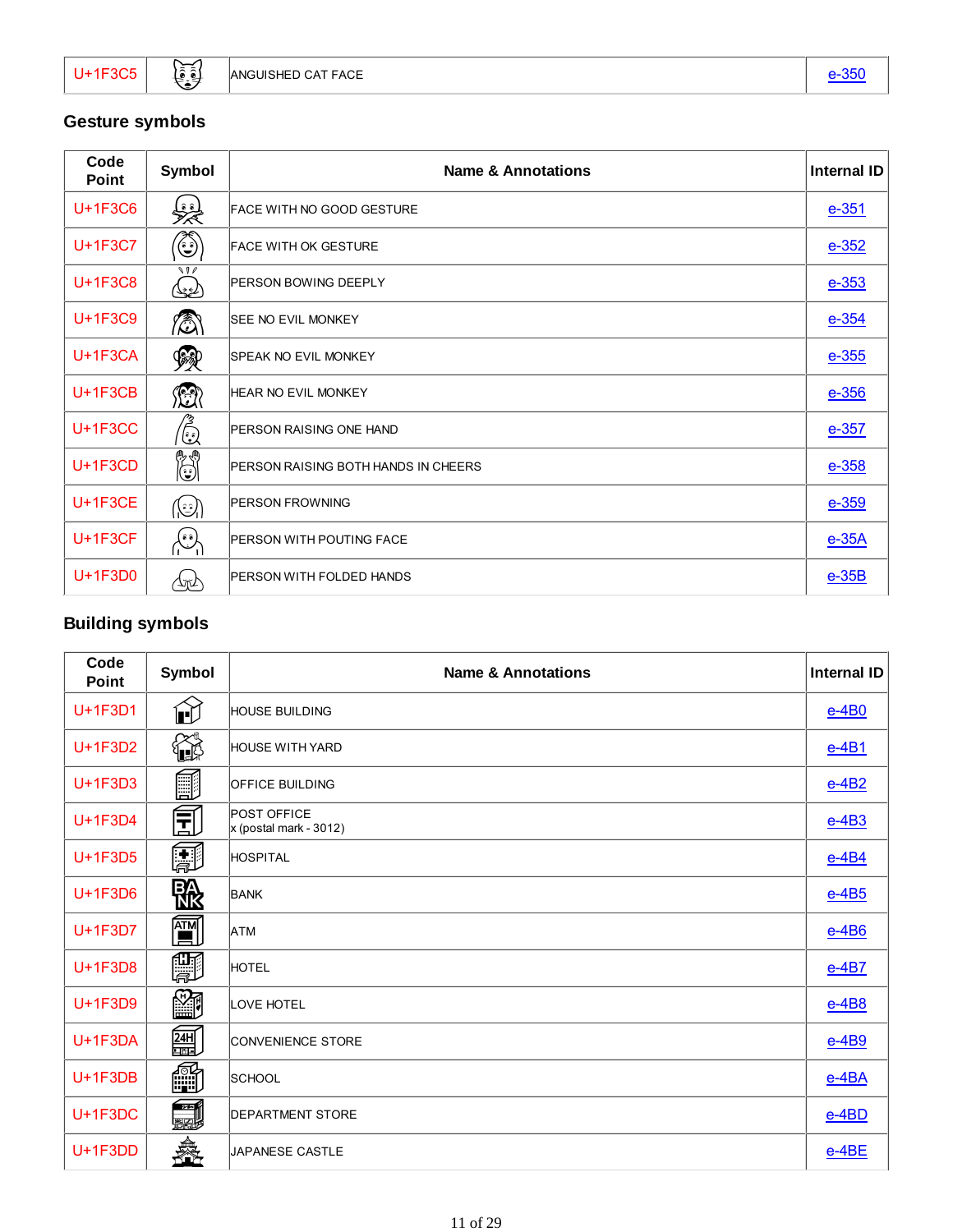| $U+1F3DE$ | $M^{\cap}$   | <b>WESTERN CASTLE</b>                              | e-4BF |
|-----------|--------------|----------------------------------------------------|-------|
| $U+1F3DF$ | $\mathbb{Z}$ | <b>FACTORY</b>                                     | e-4C0 |
| $U+1F3E0$ |              | IZAKAYA LANTERN<br>$=$ Japanese izakaya restaurant | e-4C2 |

### **Landmark symbols**

| Code<br><b>Point</b> | Symbol    | <b>Name &amp; Annotations</b>                                      | <b>Internal ID</b> |
|----------------------|-----------|--------------------------------------------------------------------|--------------------|
| $U+1F3E1$            | duais     | <b>MOUNT FUJI</b>                                                  | $e-4C3$            |
| $U+1F3E2$            |           | <b>TOKYO TOWER</b>                                                 | $e-4C4$            |
| $U+1F3E3$            | <b>YA</b> | <b>STATUE OF LIBERTY</b>                                           | $e-4C6$            |
| $U+1F3E4$            |           | <b>SKETCH OF JAPAN</b>                                             | e-4C7              |
| $U+1F3E5$            | ß         | <b>MOYAL</b><br>* Japanese stone statue like Moai on Easter Island | $e-4C8$            |

### **Hardware symbols**

| <b>Code</b><br>Point | Symbol       | <b>Name &amp; Annotations</b> | Internal ID |
|----------------------|--------------|-------------------------------|-------------|
| U+1F3E6              |              | <b>WRENCH</b>                 | e-4C9       |
| U+1F3E7              | ✓<br>$\sim$  | <b>HAMMER</b>                 | e-4CA       |
| $U+1F3E8$            | $\mathbb{Z}$ | NUT AND BOLT                  | $e-4CB$     |

#### **Clothes and wearables**

| Code<br>Point | Symbol           | <b>Name &amp; Annotations</b> | <b>Internal ID</b> |
|---------------|------------------|-------------------------------|--------------------|
| U+1F3E9       | $\mathbb{Z}$     | MANS SHOE                     | $e-4CC$            |
| $U+1F3EA$     | <b>RE</b>        | <b>SNEAKER</b>                | $e-4CD$            |
| $U+1F3EB$     | N                | HIGH-HEELED SHOE              | $e-4D6$            |
| U+1F3EC       | $\mathbb{Z}$     | <b>WOMANS SANDAL</b>          | $e-4D7$            |
| $U+1F3ED$     | 4                | <b>WOMANS BOOTS</b>           | $e-4D8$            |
| $U+1F3EE$     | $\bigcirc$       | <b>GLASSES</b>                | $e-4CE$            |
| $U+1F3EF$     | L.               | <b>T-SHIRT</b>                | $e-4CF$            |
| U+1F3F0       | Ī                | <b>JEANS</b>                  | $e-4D0$            |
| U+1F3F1       | لتذيينا          | <b>CROWN</b>                  | $e-4D1$            |
| U+1F3F2       | $\gamma_{\rm N}$ | <b>NECKTIE</b>                | $e-4D3$            |
| U+1F3F3       | <b>RES</b>       | <b>WOMANS HAT</b>             | $e$ -4D4           |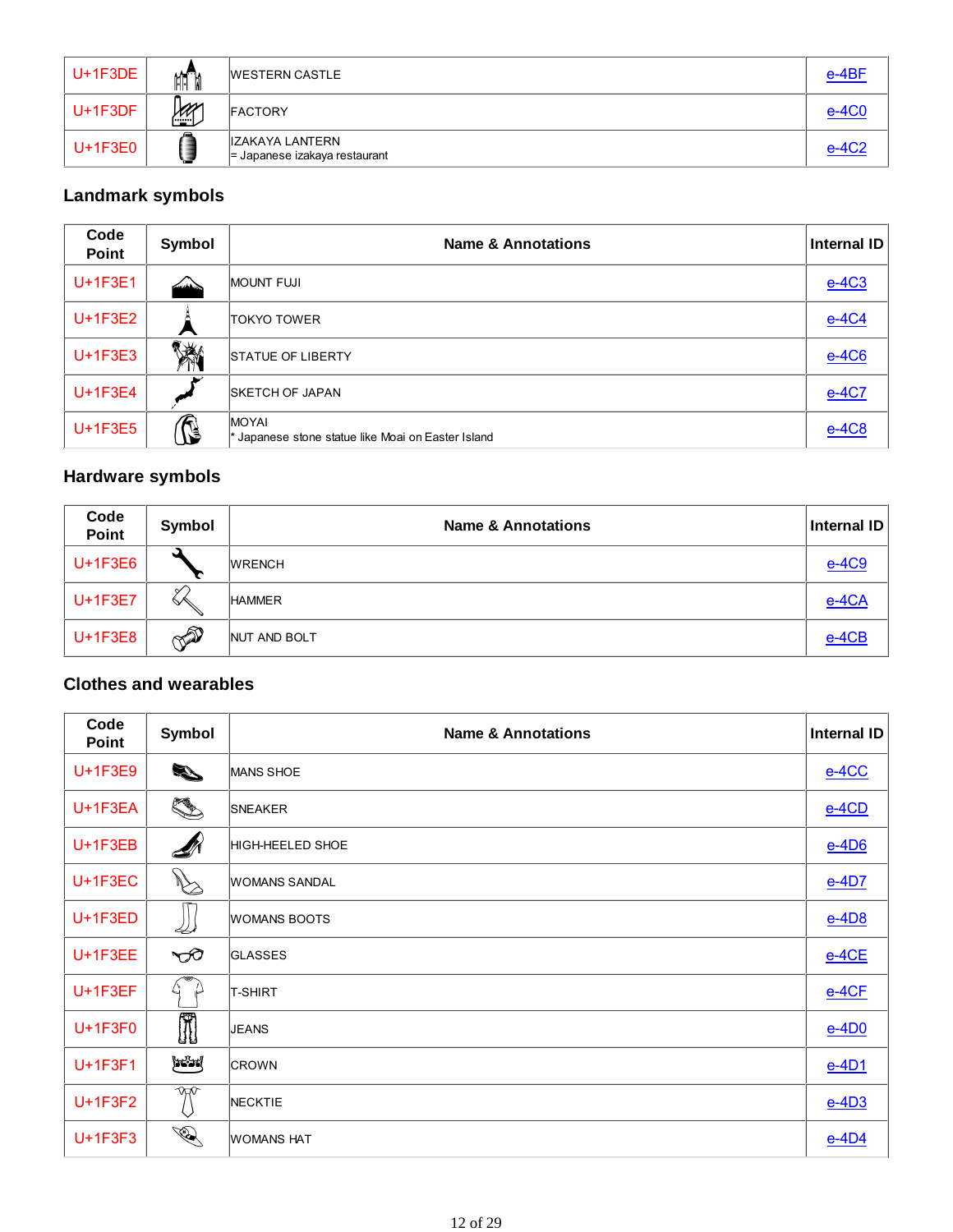| U+1F3F4   | بہ<br>/π<br>⇔               | <b>DRESS</b>          | $e-4D5$  |
|-----------|-----------------------------|-----------------------|----------|
| $U+1F3F5$ | 厣                           | KIMONO                | $e-4D9$  |
| $U+1F3F6$ | رم<br>$\tilde{\phantom{a}}$ | <b>BIKINI</b>         | $e$ -4DA |
| U+1F3F7   | —ฒ—                         | <b>WOMANS CLOTHES</b> | e-4DB    |
| $U+1F3F8$ |                             | <b>PURSE</b>          | e-4DC    |

### **Money symbols**

| Code<br><b>Point</b> | Symbol                    | <b>Name &amp; Annotations</b>           | Internal ID |
|----------------------|---------------------------|-----------------------------------------|-------------|
| $U+1F3F9$            | $\mathscr{F}_{\clubsuit}$ | <b>MONEY BAG</b>                        | $e$ -4DD    |
| U+1F3FA              | \$į̃                      | <b>CURRENCY EXCHANGE</b>                | $e-4DE$     |
| $U+1F3FB$            | W.                        | CHART WITH UPWARDS TREND AND YEN SYMBOL | $e-4DF$     |
| U+1F3FC              | \$                        | <b>HEAVY DOLLAR SIGN</b>                | $e-4E0$     |
| $U+1F3FD$            | أسمعت                     | <b>CREDIT CARD</b>                      | $e-4E1$     |
| U+1F3FE              | ¥                         | <b>BILL WITH YEN SIGN</b>               | $e-4E2$     |
| $U+1F3FF$            | $\sqrt{3}$                | <b>DOLLAR BILL</b>                      | $e-4E3$     |
| U+1F400              | 楊                         | MONEY WITH WINGS                        | $e-4E4$     |

### **Emoji regional indicator symbols**

| Code<br><b>Point</b> | Symbol             | <b>Name &amp; Annotations</b> | <b>Internal ID</b> |
|----------------------|--------------------|-------------------------------|--------------------|
| $U+1F401$            | CN                 | <b>EMOJI SYMBOL CN</b>        | $e-4ED$            |
| U+1F402              | DE                 | <b>EMOJI SYMBOL DE</b>        | $e-4E8$            |
| $U+1F403$            | ES                 | <b>EMOJI SYMBOL ES</b>        | $e-4EB$            |
| U+1F404              | <b>FR</b>          | <b>EMOJI SYMBOL FR</b>        | $e-4E7$            |
| U+1F405              | GE                 | <b>EMOJI SYMBOL GB</b>        | $e-4EA$            |
| U+1F406              | $\vert$ IT $\vert$ | <b>EMOJI SYMBOL IT</b>        | $e-4E9$            |
| $U+1F407$            | JP                 | <b>EMOJI SYMBOL JP</b>        | $e-4E5$            |
| U+1F408              | KR                 | <b>EMOJI SYMBOL KR</b>        | $e-4EE$            |
| U+1F409              | RU                 | <b>EMOJI SYMBOL RU</b>        | $e-4EC$            |
| U+1F40A              | US.                | <b>EMOJI SYMBOL US</b>        | $e-4E6$            |

# **Miscellaneous symbols**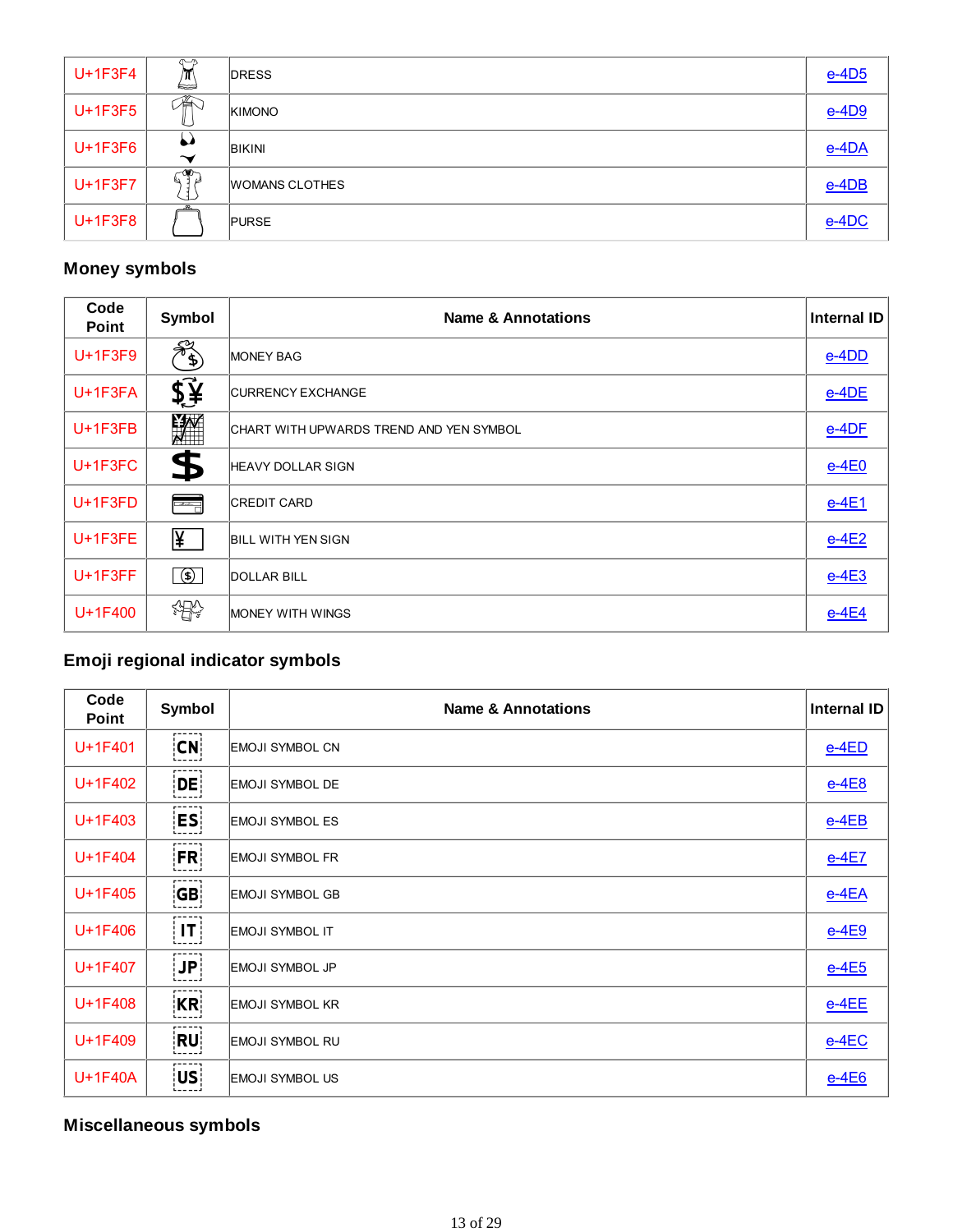| Code<br>Point | Symbol                                                                                                                                                                                                                                                                                                                                              | <b>Name &amp; Annotations</b>    | <b>Internal ID</b> |
|---------------|-----------------------------------------------------------------------------------------------------------------------------------------------------------------------------------------------------------------------------------------------------------------------------------------------------------------------------------------------------|----------------------------------|--------------------|
| U+1F40B       | 【注                                                                                                                                                                                                                                                                                                                                                  | CAMERA                           | $e-4EF$            |
| U+1F40C       | Huth                                                                                                                                                                                                                                                                                                                                                | <b>HANDBAG</b>                   | $e-4F0$            |
| U+1F40D       |                                                                                                                                                                                                                                                                                                                                                     | POUCH                            | <u>e-4F1</u>       |
| U+1F40E       | V)                                                                                                                                                                                                                                                                                                                                                  | <b>BELL</b>                      | $e-4F2$            |
| U+1F40F       | ļ⊐                                                                                                                                                                                                                                                                                                                                                  | <b>DOOR</b>                      | $e-4F3$            |
| U+1F410       | ුදු                                                                                                                                                                                                                                                                                                                                                 | <b>DUNG</b>                      | $e-4F4$            |
| U+1F411       | प                                                                                                                                                                                                                                                                                                                                                   | <b>PISTOL</b>                    | $e-4F5$            |
| U+1F412       | $\mathbf{r}$                                                                                                                                                                                                                                                                                                                                        | <b>FIRE</b>                      | $e-4F6$            |
| U+1F413       | 9                                                                                                                                                                                                                                                                                                                                                   | <b>CRYSTAL BALL</b>              | $e-4F7$            |
| U+1F414       | 效                                                                                                                                                                                                                                                                                                                                                   | SIX POINTED STAR WITH MIDDLE DOT | $e-4F8$            |
| U+1F415       | $\mathbf{C}$                                                                                                                                                                                                                                                                                                                                        | <b>VIDEO CAMERA</b>              | $e-4F9$            |
| U+1F416       |                                                                                                                                                                                                                                                                                                                                                     | KNIFE                            | $e-4FA$            |
| U+1F417       | $\mathscr{F}$                                                                                                                                                                                                                                                                                                                                       | FLASHLIGHT                       | $e-4FB$            |
| U+1F418       |                                                                                                                                                                                                                                                                                                                                                     | <b>BATTERY</b>                   | $e-4FC$            |
| U+1F419       | $\begin{picture}(20,20) \put(0,0){\line(1,0){10}} \put(15,0){\line(1,0){10}} \put(15,0){\line(1,0){10}} \put(15,0){\line(1,0){10}} \put(15,0){\line(1,0){10}} \put(15,0){\line(1,0){10}} \put(15,0){\line(1,0){10}} \put(15,0){\line(1,0){10}} \put(15,0){\line(1,0){10}} \put(15,0){\line(1,0){10}} \put(15,0){\line(1,0){10}} \put(15,0){\line(1$ | SCROLL                           | $e-4FD$            |
| U+1F41A       | ₹ſ                                                                                                                                                                                                                                                                                                                                                  | <b>ELECTRIC PLUG</b>             | $e-4FE$            |
| U+1F41B       | $\overline{\phantom{a}}$                                                                                                                                                                                                                                                                                                                            | BOOK-1                           | $e-4FE$            |
| U+1F41C       | ╰                                                                                                                                                                                                                                                                                                                                                   | BOOK-2                           | e-500              |
| U+1F41D       | $\sum$                                                                                                                                                                                                                                                                                                                                              | BOOK-3                           | $e - 501$          |
| U+1F41E       | <b>I</b>                                                                                                                                                                                                                                                                                                                                            | VERTICAL CLOSED BOOK             | $e - 502$          |
| U+1F41F       |                                                                                                                                                                                                                                                                                                                                                     | <b>BOOKS</b>                     | $e - 503$          |
| U+1F420       |                                                                                                                                                                                                                                                                                                                                                     | NAME BADGE                       | $e - 504$          |

#### **Bath symbols**

| Code<br>Point | Symbol          | <b>Name &amp; Annotations</b> | Internal ID |
|---------------|-----------------|-------------------------------|-------------|
| U+1F421       | ೧ುನ್            | <b>BATH</b>                   | $e - 505$   |
| U+1F422       | <b>∲Ŷ</b>       | <b>RESTROOM</b>               | $e-506$     |
| U+1F423       | $\Rightarrow$   | <b>TOILET</b>                 | $e-507$     |
| U+1F424       | $WC_{\text{M}}$ | <b>WATER CLOSET</b>           | $e-508$     |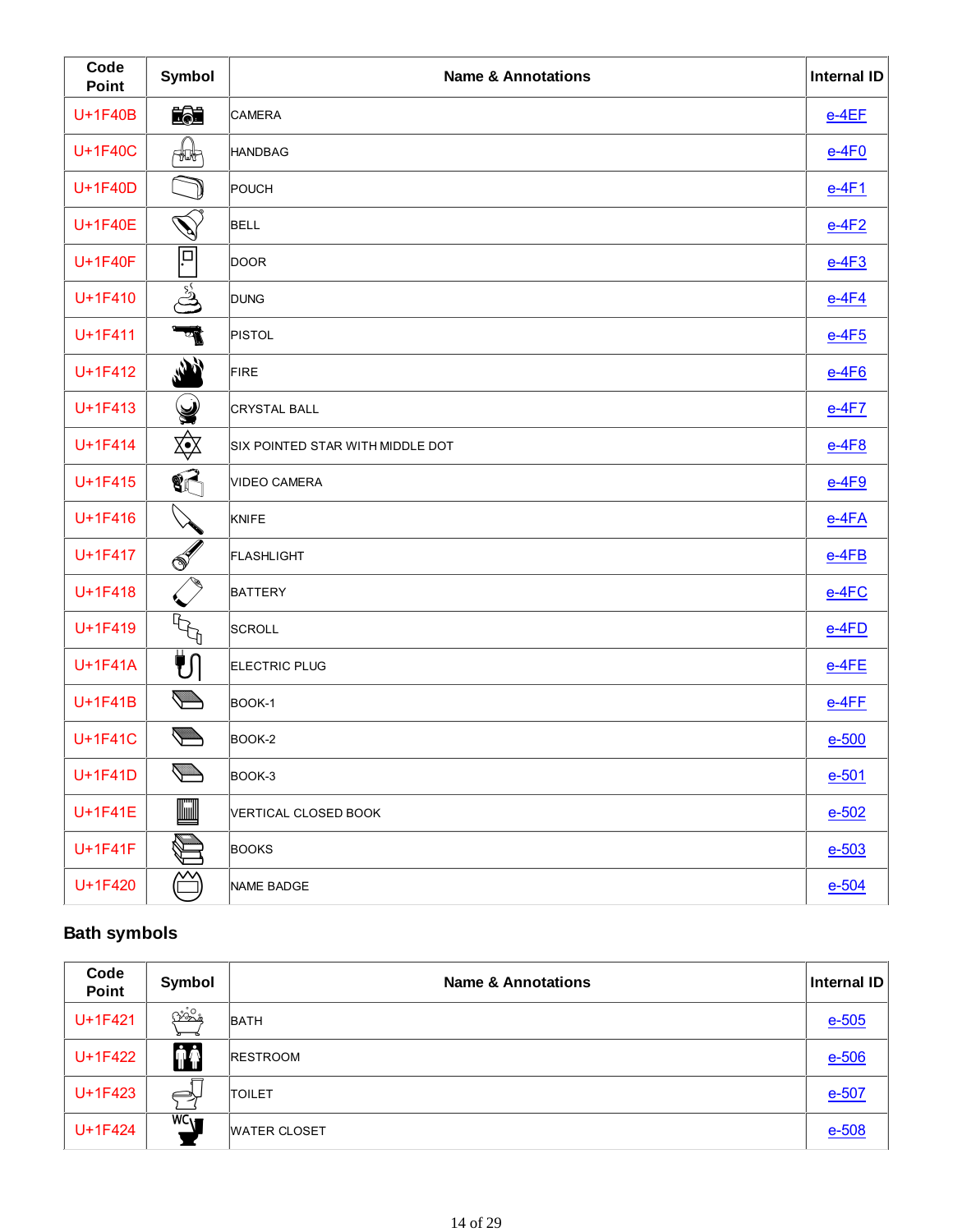# **Medical symbols**

| Code<br>Point | Symbol   | <b>Name &amp; Annotations</b> | Internal ID |
|---------------|----------|-------------------------------|-------------|
| U+1F425       | g I<br>₩ | SYRINGE                       | e-509       |
| U+1F426       | . F      | <b>PILL</b>                   | $e-50A$     |

### **Celebration symbols**

| Code<br>Point | Symbol                                         | <b>Name &amp; Annotations</b>                                                                   | <b>Internal ID</b> |
|---------------|------------------------------------------------|-------------------------------------------------------------------------------------------------|--------------------|
| U+1F427       | $\bigoplus$                                    | <b>RIBBON</b>                                                                                   | $e-50F$            |
| U+1F428       |                                                | <b>WRAPPED PRESENT</b>                                                                          | $e-510$            |
| U+1F429       |                                                | <b>BIRTHDAY CAKE</b>                                                                            | $e-511$            |
| U+1F42A       |                                                | <b>CHRISTMAS TREE</b>                                                                           | $e-512$            |
| U+1F42B       | 4                                              | <b>SANTA CLAUS</b>                                                                              | $e-513$            |
| U+1F42C       | ◈                                              | <b>CROSSED FLAGS</b><br>* Japanese national holiday                                             | $e-514$            |
| U+1F42D       |                                                | <b>FIREWORKS</b>                                                                                | $e-515$            |
| U+1F42E       |                                                | <b>BALLOON</b>                                                                                  | $e - 516$          |
| U+1F42F       | $\mathbb{X}$                                   | PARTY POPPER                                                                                    | $e-517$            |
| U+1F430       |                                                | PINE DECORATION<br>Japanese new year's door decoration                                          | $e-518$            |
| U+1F431       | $\partial\!\!\!\!\!\partial\!\!\!\!\!\partial$ | <b>GIRLS DOLL FESTIVAL</b>                                                                      | $e-519$            |
| U+1F432       | €                                              | <b>GRADUATION CAP</b><br>graduation ceremony                                                    | $e-51A$            |
| U+1F433       |                                                | <b>SCHOOL SATCHEL</b><br>Uapanese school entrance ceremony                                      | $e-51B$            |
| U+1F434       | non.<br>Nor                                    | <b>CARP STREAMER</b>                                                                            | $e-51C$            |
| $U+1F435$     | SWA                                            | <b>FIREWORK SPARKLER</b><br>* long, stick-like firework that looks like a burning incense stick | $e-51D$            |
| U+1F436       | $\mathbb{O}$                                   | <b>WIND CHIME</b>                                                                               | $e-51E$            |
| U+1F437       | $\mathbf{\widetilde{\omega}}$                  | <b>JACK O LANTERN</b><br>= halloween                                                            | $e-51F$            |
| U+1F438       | <b>Compa</b>                                   | <b>CONFETTI BALL</b><br>= congratulations                                                       | $e-520$            |
| U+1F439       | 灤                                              | <b>TANABATA TREE</b><br>= tanabata tree with wishing papers                                     | $e-521$            |
| U+1F43A       |                                                | MOON VIEWING CEREMONY                                                                           | $e-017$            |

# **Communication symbols**

| Code  |        |                               |                    |
|-------|--------|-------------------------------|--------------------|
| Point | Symbol | <b>Name &amp; Annotations</b> | <b>Internal ID</b> |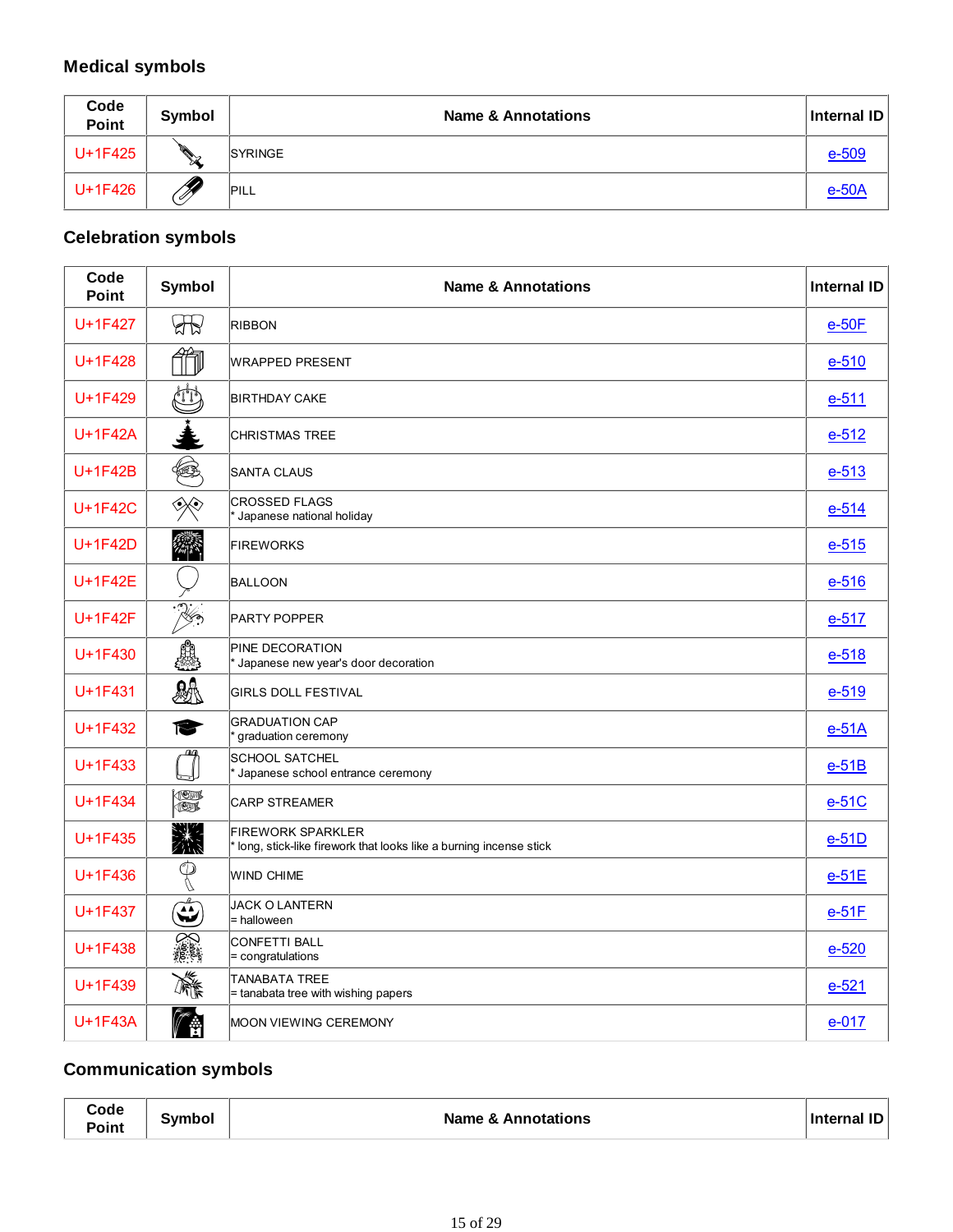| U+1F43B        | 888-8888                | PAGER                                                      | $e-522$   |
|----------------|-------------------------|------------------------------------------------------------|-----------|
| U+1F43C        |                         | <b>TELEPHONE RECEIVER</b>                                  | $e - 524$ |
| U+1F43D        | $\blacksquare$          | <b>MOBILE PHONE</b>                                        | $e-525$   |
| U+1F43E        | 眉                       | PHONE WITH ARROW<br>* making a phone call                  | $e - 526$ |
| U+1F43F        | $ \exists \}$           | <b>MEMO</b>                                                | $e-527$   |
| U+1F440        | i ei                    | FAX                                                        | $e-528$   |
| $U+1F441$      | $\mathbb{Z}^{\check{}}$ | <b>INCOMING ENVELOPE</b><br>$x$ (enveloppe - 2709)         | $e-52A$   |
| U+1F442        | $\blacksquare$<br>囟     | <b>ENVELOPE WITH ARROW</b><br>* sending mail               | $e-52B$   |
| U+1F443        | $\mathcal{B}_{\vec{l}}$ | <b>MAILBOX</b><br>$=$ letter box, mail reception           | $e-52C$   |
| U+1F444        | ⊕                       | MAILBOX WITH RAISED FLAG                                   | $e-52D$   |
| U+1F445        | @                       | POSTBOX<br>= mailbox for sending mail                      | $e-52E$   |
| U+1F446        | $\mathbb{C}$            | PUBLIC ADDRESS LOUDSPEAKER                                 | $e-52F$   |
| U+1F447        | $\oslash$               | <b>CHEERING MEGAPHONE</b>                                  | e-530     |
| U+1F448        |                         | <b>SATELLITE ANTENNA</b><br>$=$ position indicator, news   | $e - 531$ |
| U+1F449        | Ę                       | <b>DIALOG BUBBLE</b><br>$=$ comic book conversation bubble | $e - 532$ |
| U+1F44A        |                         | <b>OUTBOX TRAY</b>                                         | e-533     |
| U+1F44B        |                         | <b>INBOX TRAY</b>                                          | $e - 534$ |
| <b>U+1F44C</b> |                         | PACKAGE                                                    | $e - 535$ |

### **Office symbols**

| Code<br><b>Point</b> | Symbol       | <b>Name &amp; Annotations</b> | <b>Internal ID</b> |
|----------------------|--------------|-------------------------------|--------------------|
| U+1F44D              |              | <b>SEAT</b>                   | $e - 537$          |
| U+1F44E              | 노            | <b>COMPUTER</b>               | $e - 538$          |
| U+1F44F              |              | PAPERCLIP                     | $e-53A$            |
| U+1F450              | c            | <b>BRIEFCASE</b>              | $e-53B$            |
| U+1F451              | $\sqrt{6}$   | <b>MINIDISC</b>               | $e-53C$            |
| U+1F452              | m            | <b>FLOPPY DISK</b>            | $e-53D$            |
| U+1F453              | $\mathcal P$ | <b>ROUND PUSHPIN</b>          | $e-53F$            |
| U+1F454              | þ            | <b>PAGE WITH CURL</b>         | $e - 540$          |
| $U+1F455$            | Ē            | <b>PAGE FACING UP</b>         | $e - 541$          |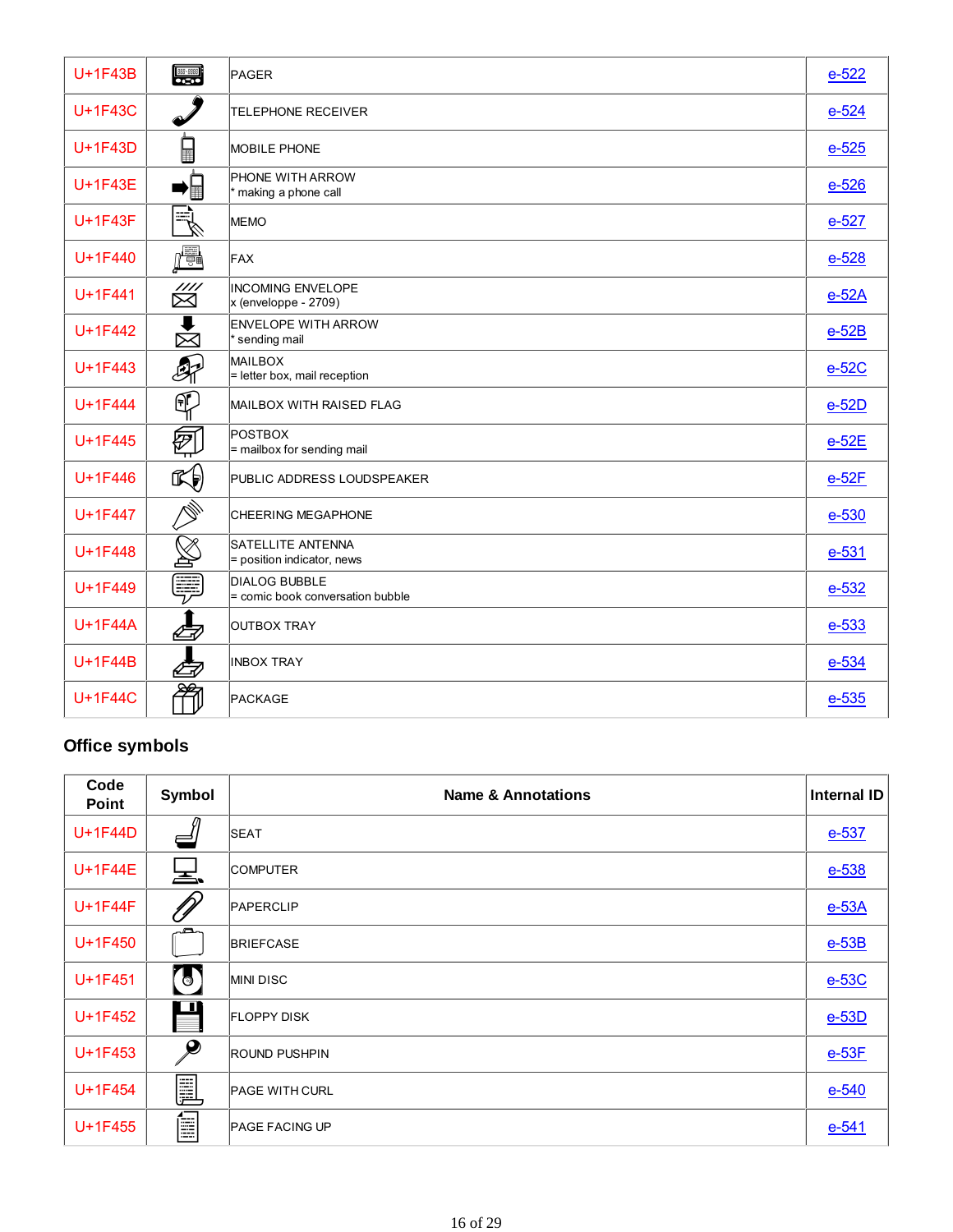| U+1F456   | iii                                                                                      | <b>CALENDAR</b>                | $e-542$   |
|-----------|------------------------------------------------------------------------------------------|--------------------------------|-----------|
| $U+1F457$ |                                                                                          | <b>FILE FOLDER</b>             | $e - 543$ |
| $U+1F458$ |                                                                                          | <b>OPEN FILE FOLDER</b>        | $e-544$   |
| U+1F459   | 后                                                                                        | NOTEBOOK                       | $e-545$   |
| $U+1F45A$ | EE                                                                                       | <b>OPEN BOOK</b>               | $e - 546$ |
| $U+1F45B$ |                                                                                          | NOTEBOOK WITH DECORATIVE COVER | $e-547$   |
| U+1F45C   |                                                                                          | <b>CLIPBOARD</b>               | $e - 548$ |
| $U+1F45D$ | $\overline{12}$                                                                          | <b>TEAR OFF CALENDAR</b>       | $e-549$   |
| $U+1F45E$ |                                                                                          | <b>BAR CHART</b>               | $e-54A$   |
| U+1F45F   | $\mathcal{N}$                                                                            | CHART WITH UPWARDS TREND       | $e-54B$   |
| U+1F460   |                                                                                          | CHART WITH DOWNWARDS TREND     | $e-54C$   |
| U+1F461   | ١                                                                                        | CARD INDEX                     | $e-54D$   |
| U+1F462   | $\mathscr{D}$                                                                            | PUSHPIN                        | $e-54E$   |
| U+1F463   | $\begin{array}{c} \begin{array}{c} \begin{array}{c} \end{array} \end{array} \end{array}$ | LEDGER                         | $e-54F$   |
| U+1F464   | $\mathbb{Q}$                                                                             | <b>STRAIGHT RULER</b>          | $e - 550$ |
| U+1F465   |                                                                                          | <b>TRIANGULAR RULER</b>        | $e - 551$ |
| U+1F466   |                                                                                          | <b>BOOKMARK TABS</b>           | $e - 552$ |

# **Miscellaneous symbol**

| Code<br><b>Point</b> | <b>Symbol</b> | <b>Name &amp; Annotations</b> | Internal ID |
|----------------------|---------------|-------------------------------|-------------|
| 1F467+ل              |               | <b>FOOTPRINTS</b>             | $e-55$      |

# **Sport symbols**

| Code<br><b>Point</b> | Symbol                 | <b>Name &amp; Annotations</b>                            | Internal ID  |
|----------------------|------------------------|----------------------------------------------------------|--------------|
| U+1F468              | 喣                      | RUNNING SHIRT WITH SASH                                  | $e$ -7D0     |
| U+1F469              | ▩<br>Ø                 | <b>TENNIS</b>                                            | $e$ -7D3     |
| U+1F46A              | <b>RANTAGE SERVICE</b> | <b>SKIING</b><br>$x$ (skier - 26F7)                      | <u>e-7D5</u> |
| U+1F46B              | ₩                      | <b>BASKETBALL</b>                                        | $e$ -7D6     |
| U+1F46C              | 缀                      | CHECKERED FLAG<br>= motor sports                         | $e$ -7D7     |
| U+1F46D              | <b>A</b>               | <b>SNOWBOARDER</b>                                       | e-7D8        |
| U+1F46E              | $\sum_{i=1}^{n}$       | <b>RUNNER</b><br>$=$ running, marathon, track and fields | $e$ -7D $9$  |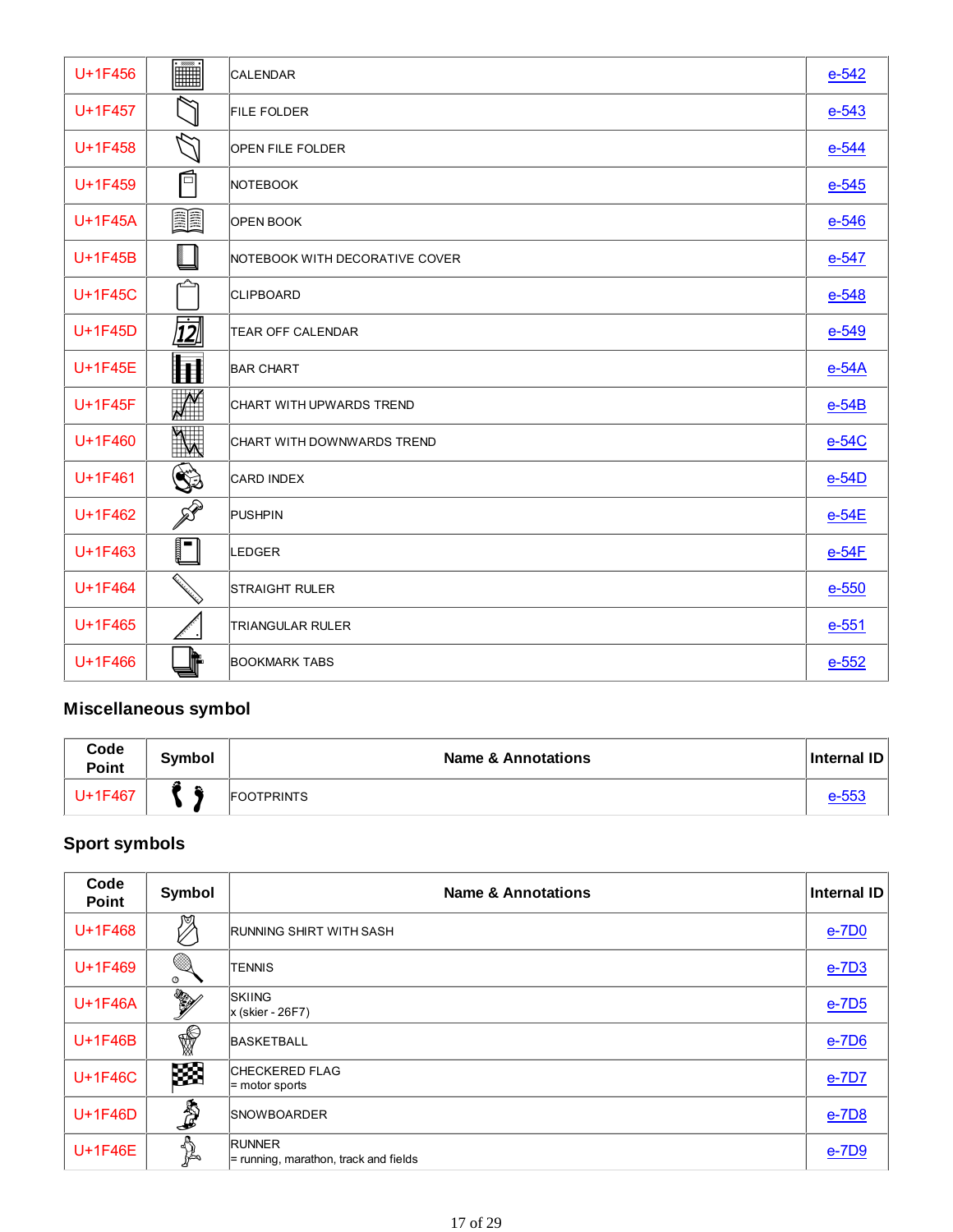| U+1F46F | $\mathbb{Z}$               | <b>SURFER</b><br>$=$ surfing | e-7DA    |
|---------|----------------------------|------------------------------|----------|
| U+1F470 | $\Longleftrightarrow$<br>ë | <b>TROPHY</b>                | $e$ -7DB |
| U+1F471 | 翔                          | <b>HORSE RACING</b>          | $e$ -7DC |
| U+1F472 |                            | <b>AMERICAN FOOTBALL</b>     | e-7DD    |
| U+1F473 | L                          | <b>SWIMMER</b>               | $e$ -7DE |

# **Transportation symbols**

| Code<br><b>Point</b> | Symbol       | <b>Name &amp; Annotations</b>             | <b>Internal ID</b> |
|----------------------|--------------|-------------------------------------------|--------------------|
| U+1F474              | ê            | <b>TRAIN</b>                              | $e$ -7DF           |
| U+1F475              | <u>e e</u>   | <b>SUBWAY</b>                             | $e-7E0$            |
| U+1F476              | £            | HIGH-SPEED TRAIN                          | $e-7E2$            |
| U+1F477              | $\mathbb{Z}$ | HIGH-SPEED TRAIN WITH BULLET NOSE         | $e$ -7E3           |
| U+1F478              | ෯            | CAR                                       | $e$ -7E4           |
| U+1F479              | 60           | <b>RECREATIONAL VEHICLE</b>               | $e$ -7E5           |
| <b>U+1F47A</b>       | Ħ<br>سے ک    | <b>BUS</b>                                | $e-7E6$            |
| U+1F47B              | —<br>В<br>Д  | <b>BUS STOP</b>                           | $e-7E7$            |
| <b>U+1F47C</b>       | 盖            | SHIP<br>$x$ (ferry - 26F4)                | $e-7E8$            |
| U+1F47D              |              | <b>BICYCLE</b>                            | $e$ -7EB           |
| U+1F47E              | 鄭            | <b>STATION</b><br>= train, subway station | $e$ -7EC           |
| U+1F47F              | 1X)          | <b>ROCKET</b>                             | $e$ -7ED           |
| U+1F480              | ويشيح        | <b>SPEEDBOAT</b>                          | $e$ -7EE           |
| U+1F481              | ⇔            | TAXI                                      | $e$ -7 $EF$        |
| U+1F482              | ⁄ለ           | <b>WALKER</b><br>= walking                | $e-7F0$            |
| U+1F483              | ∰            | <b>TRUCK</b>                              | $e-7F1$            |
| U+1F484              | <b>ANDS</b>  | <b>FIRE ENGINE</b>                        | $e-7F2$            |
| U+1F485              | G            | <b>AMBULANCE</b>                          | $e-7F3$            |
| U+1F486              | ⇔            | POLICE CAR                                | $e-7F4$            |

# **Traffic signs**

| Code<br><b>Point</b> | <b>Symbol</b> | <b>Name &amp; Annotations</b> | <b>Internal ID</b> |
|----------------------|---------------|-------------------------------|--------------------|
| U+1F487              | <b>COOC</b>   | <b>TRAFFIC LIGHT</b>          |                    |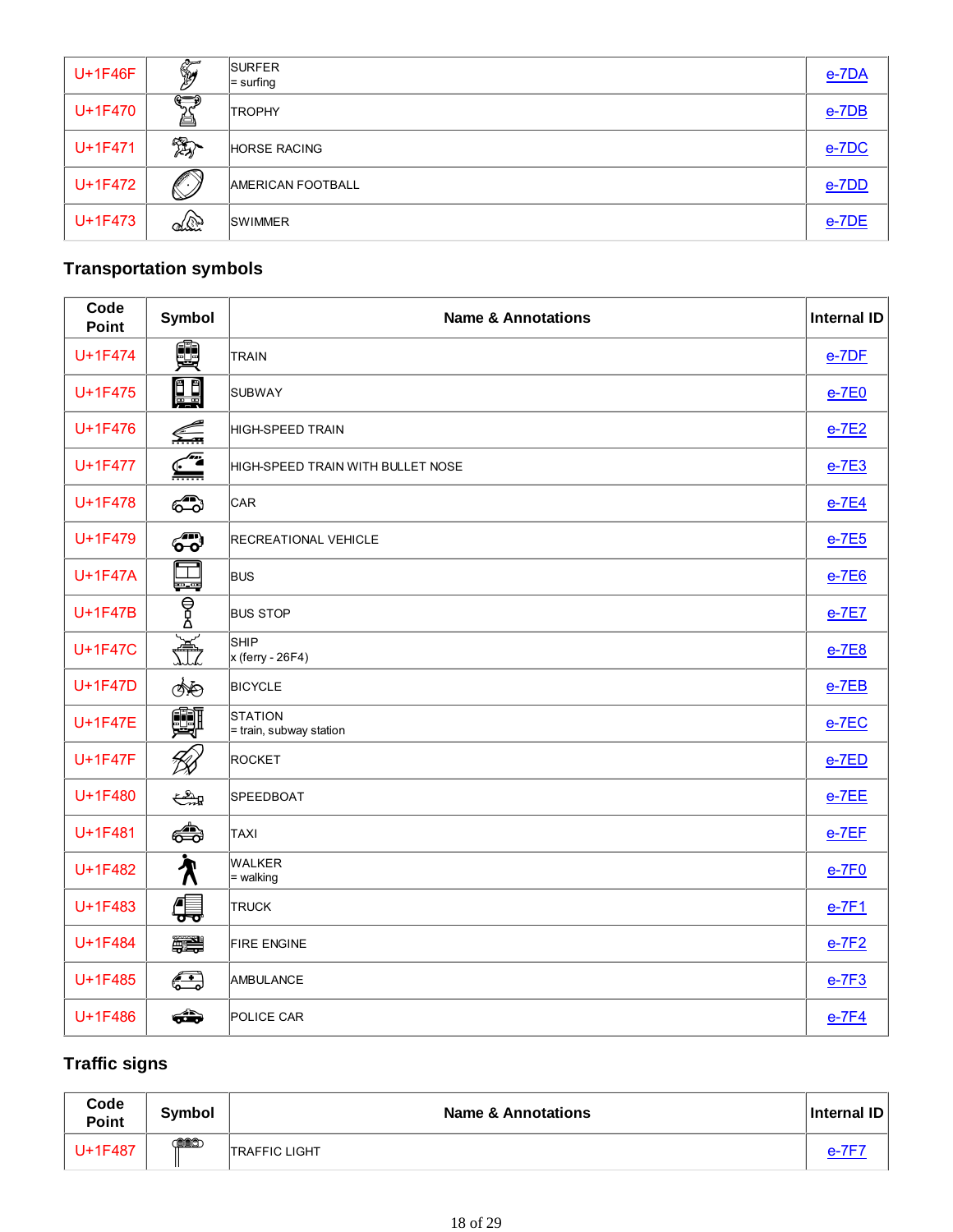| U+1F488 | $\overline{\widetilde{\mathit{unit}}}$ | <b>CONSTRUCTION</b>                | $e$ -7 $E$ 8 |
|---------|----------------------------------------|------------------------------------|--------------|
| U+1F489 | 瀹                                      | <b>POLICE CARS REVOLVING LIGHT</b> |              |

# **Entertainment symbols**

| Code<br><b>Point</b> | <b>Symbol</b>           | <b>Name &amp; Annotations</b>                | <b>Internal ID</b> |
|----------------------|-------------------------|----------------------------------------------|--------------------|
| U+1F48A              | $\mathbb{Z}$            | <b>CAROUSEL HORSE</b><br>= amusement park    | e-7FC              |
| U+1F48B              | ❀                       | <b>FERRIS WHEEL</b><br>= amusement park      | $e$ -7 $FD$        |
| U+1F48C              | 抓                       | <b>ROLLER COASTER</b>                        | $e-7FE$            |
| U+1F48D              | $\hat{\textbf{z}}$<br>H | FISHING<br>= fishing pole and fish           | $e$ -7FF           |
| $U+1F48E$            | ☆                       | <b>MICROPHONE</b><br>= karaoke               | $e-800$            |
| U+1F48F              | ₩,                      | <b>MOVIES</b><br>= movie projector           | $e - 801$          |
| U+1F490              | E                       | <b>MOVIE THEATER</b><br>$=$ movie projector  | $e - 802$          |
| U+1F491              | 79                      | <b>HEADPHONE</b><br>$=$ music                | $e - 803$          |
| U+1F492              | کی گھی                  | ART<br>= painter's pallet                    | $e - 804$          |
| U+1F493              |                         | TOP HAT<br>= drama, performing arts, theater | $e - 805$          |
| U+1F494              | æ                       | <b>EVENT</b><br>$=$ circus tent              | $e-806$            |
| U+1F495              | $\mathbb{R}$ .          | <b>TICKET</b><br>* indicate an event         | $e - 807$          |
| U+1F496              | é                       | MOVIE SHOOTING CLAPBOARD                     | e-808              |
| U+1F497              | Ûa                      | <b>PERFORMING ARTS</b>                       | $e - 809$          |

#### **Game symbols**

| Code<br>Point | Symbol                                                                                                                                                                                | <b>Name &amp; Annotations</b>                       | <b>Internal ID</b> |
|---------------|---------------------------------------------------------------------------------------------------------------------------------------------------------------------------------------|-----------------------------------------------------|--------------------|
| U+1F498       | ٦                                                                                                                                                                                     | <b>VIDEO GAME</b><br>$=$ video game controller      | $e$ -80 $A$        |
| U+1F499       | d                                                                                                                                                                                     | <b>BULLS EYE</b><br>$=$ archery, hitting the target | $e-80C$            |
| U+1F49A       | $\begin{array}{ c c c c }\n\hline\n\textbf{w} & \textbf{w} & \textbf{w} \\ \hline\n\textbf{f} & \textbf{f} & \textbf{f} \\ \hline\n\textbf{u} & \textbf{u} & \textbf{u}\n\end{array}$ | <b>SLOT MACHINE</b>                                 | $e$ -80D           |
| $U+1F49B$     | &                                                                                                                                                                                     | <b>BILLIARDS</b>                                    | $e-80E$            |
| U+1F49C       | ۲                                                                                                                                                                                     | <b>GAME DIE</b>                                     | $e-80F$            |
| U+1F49D       | off                                                                                                                                                                                   | <b>BOWLING</b>                                      | $e - 810$          |
| U+1F49E       | ⊺⊙                                                                                                                                                                                    | <b>FLOWER PLAYING CARDS</b><br>= flower cards       | $e - 811$          |
| U+1F49F       | <b>一彩</b>                                                                                                                                                                             | <b>JOKER</b>                                        | $e - 812$          |

### **Music symbols**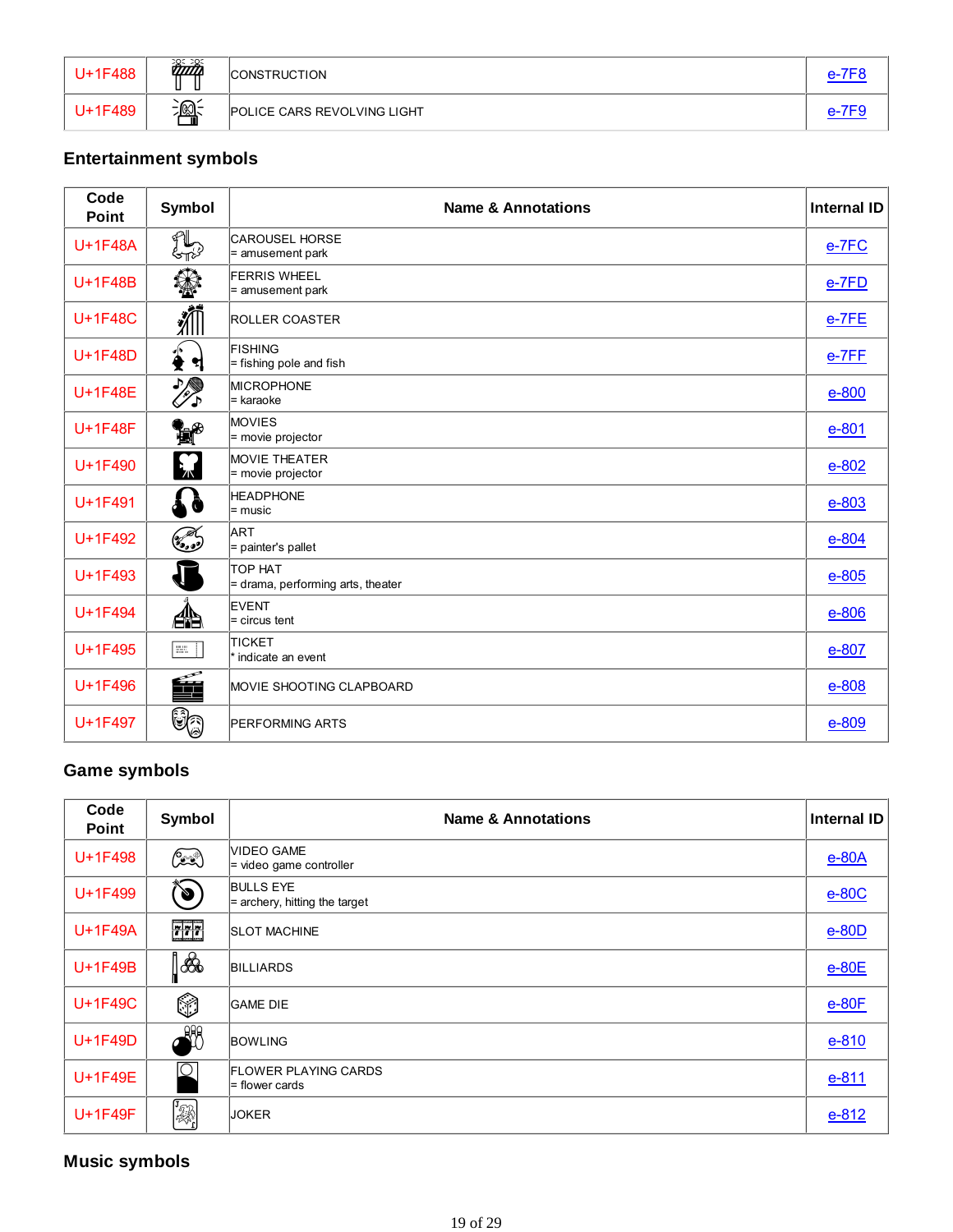| Code<br><b>Point</b> | Symbol                  | <b>Name &amp; Annotations</b>                                                    | <b>Internal ID</b> |
|----------------------|-------------------------|----------------------------------------------------------------------------------|--------------------|
| U+1F4A0              |                         | <b>MUSICAL NOTE</b><br>$=$ music, being in good mood<br>$x$ (eighth note - 266A) | $e - 813$          |
| U+1F4A1              | $\mathcal{L}^{\bullet}$ | <b>MULTIPLE MUSICAL NOTES</b><br>$=$ dancing notes, mood, melody                 | $e - 814$          |
| U+1F4A2              | I                       | <b>SAXOPHONE</b>                                                                 | $e - 815$          |
| U+1F4A3              | فلجيب                   | <b>GUITAR</b>                                                                    | $e - 816$          |
| U+1F4A4              | Ţμ                      | MUSICAL KEYBOARD                                                                 | $e - 817$          |
| $U+1F4A5$            | fS <sup>SS</sup>        | <b>TRUMPET</b>                                                                   | $e - 818$          |
| $U+1F4A6$            | B                       | <b>VIOLIN</b>                                                                    | $e - 819$          |
| $U+1F4A7$            | ।∛⊟                     | <b>MUSICAL SCORE</b><br>$x$ (musical symbol g clef - 1D11E)                      | $e-81A$            |

#### **Media symbols**

| Code<br><b>Point</b> | Symbol           | <b>Name &amp; Annotations</b> | <b>Internal ID</b> |
|----------------------|------------------|-------------------------------|--------------------|
| U+1F4A8              |                  | TV                            | $e-81C$            |
| U+1F4A9              | է                | <b>OPTICAL DISK</b>           | $e-81D$            |
| $U+1F4AA$            | <b>SS</b><br>DVD | <b>DVD</b>                    | $e-81E$            |
| $U+1F4AB$            | 튼리               | RADIO                         | $e-81F$            |
| $U+1F4AC$            | $\sqrt{2}$       | <b>VIDEO TAPE</b>             | $e - 820$          |
| $U+1F4AD$            | √))              | <b>SPEAKER</b><br>$=$ sound   | $e - 821$          |
| $U+1F4AE$            | Ó                | <b>NEWSPAPER</b>              | $e - 822$          |

### **Romance symbols**

| Code<br><b>Point</b> | Symbol               | <b>Name &amp; Annotations</b>        | Internal ID |
|----------------------|----------------------|--------------------------------------|-------------|
| $U+1F4AF$            | <b>AND STATE</b>     | <b>KISS MARK</b><br>$=$ lips         | $e - 823$   |
| U+1F4B0              | $\ddot{\mathscr{L}}$ | <b>LOVE LETTER</b>                   | $e - 824$   |
| U+1F4B1              | ₩                    | <b>RING</b><br>$=$ jewelry           | $e - 825$   |
| U+1F4B2              | ❤                    | <b>GEM STONE</b>                     | $e - 826$   |
| $U+1F4B3$            | িদ্                  | KISS<br>$=$ two people kissing       | $e - 827$   |
| $U+1F4B4$            | 爨                    | <b>BOUQUET</b>                       | $e - 828$   |
| U+1F4B5              | ීල                   | <b>COUPLE WITH HEART</b>             | $e - 829$   |
| $U+1F4B6$            | 漈                    | <b>WEDDING</b><br>$=$ wedding chapel | $e$ -82A    |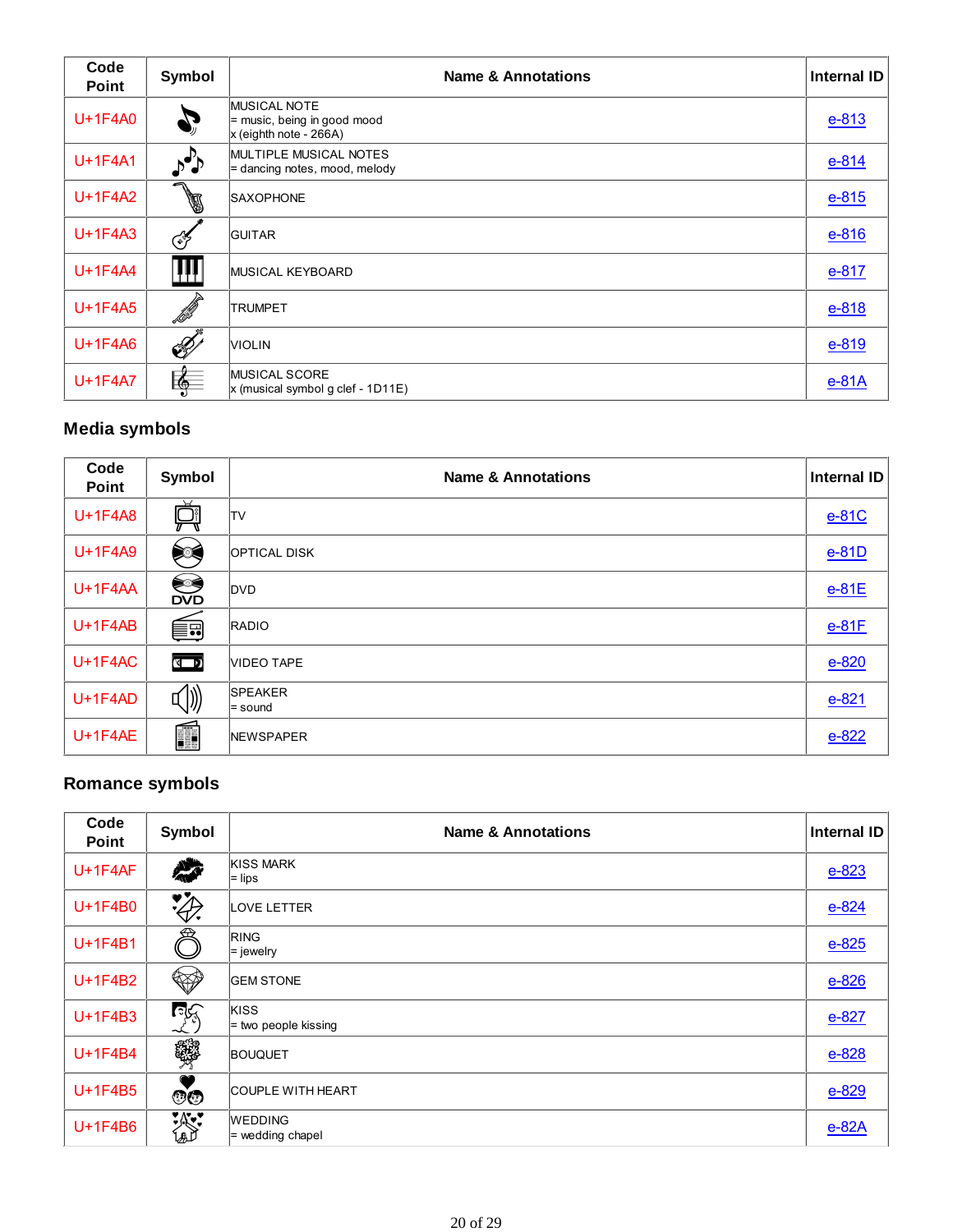# **Communication symbols**

| Code<br>Point | Symbol       | <b>Name &amp; Annotations</b>                 | <b>Internal ID</b> |
|---------------|--------------|-----------------------------------------------|--------------------|
| U+1F4B7       | $\boxed{10}$ | <b>KEYCAP TEN</b>                             | $e$ -83B           |
| U+1F4B8       | Till         | <b>ANTENNA MARK</b><br>$=$ cellular reception | $e - 838$          |
| U+1F4B9       | io           | VIBRATION MODE                                | $e - 839$          |
| $U+1F4BA$     | œ            | <b>PHONE OFF</b>                              | $e$ -83A           |

# **Food symbols**

| Code<br><b>Point</b> | Symbol                   | <b>Name &amp; Annotations</b>                         | <b>Internal ID</b> |
|----------------------|--------------------------|-------------------------------------------------------|--------------------|
| $U+1F4BB$            |                          | <b>HAMBURGER</b><br>$=$ fast food place               | $e - 960$          |
| $U+1F4BC$            |                          | <b>RICE BALL</b>                                      | $e - 961$          |
| $U+1F4BD$            | $\frac{1}{\sqrt{2}}$     | SHORTCAKE                                             | $e-962$            |
| $U+1F4BE$            | Æ                        | <b>STEAMING BOWL</b><br>= ramen noodles, rice donburi | $e - 963$          |
| $U+1F4BF$            |                          | <b>BREAD</b>                                          | e-964              |
| U+1F4C0              | Ø                        | <b>COOKING</b><br>= frying pan, cooking utensil       | $e - 965$          |
| <b>U+1F4C1</b>       | ₿                        | <b>SOFT ICE CREAM</b>                                 | e-966              |
| <b>U+1F4C2</b>       | 幗                        | <b>FRENCH FRIES</b>                                   | e-967              |
| U+1F4C3              | Q                        | <b>DUMPLING</b><br>= mochi balls on a stick           | e-968              |
| U+1F4C4              |                          | <b>RICE CRACKER</b>                                   | e-969              |
| U+1F4C5              | $(\lnot)$                | COOKED RICE<br>= bowl of rice                         | $e-96A$            |
| U+1F4C6              | E                        | SPAGHETTI                                             | $e-96B$            |
| U+1F4C7              | Q                        | <b>CURRY AND RICE</b><br>= Japanese style curry       | $e-96C$            |
| <b>U+1F4C8</b>       |                          | SEAFOOD CASSEROLE                                     | $e-96D$            |
| U+1F4C9              | Ç                        | <b>SUSHI</b>                                          | $e-96E$            |
| $U+1F4CA$            | eta<br>He                | LUNCHBOX                                              | $e-96F$            |
| $U+1F4CB$            | ٤                        | POT OF FOOD                                           | $e-970$            |
| <b>U+1F4CC</b>       | ৺                        | <b>SHAVED ICE</b>                                     | $e-971$            |
| $U+1F4CD$            | $\overline{\mathcal{S}}$ | MEAT ON BONE                                          | $e-972$            |
| $U+1F4CE$            | $\bigcircled{0}$         | FISH CAKE WITH SWIRL DESIGN                           | $e-973$            |
| $U+1F4CF$            | D                        | ROASTED SWEET POTATO                                  | $e-974$            |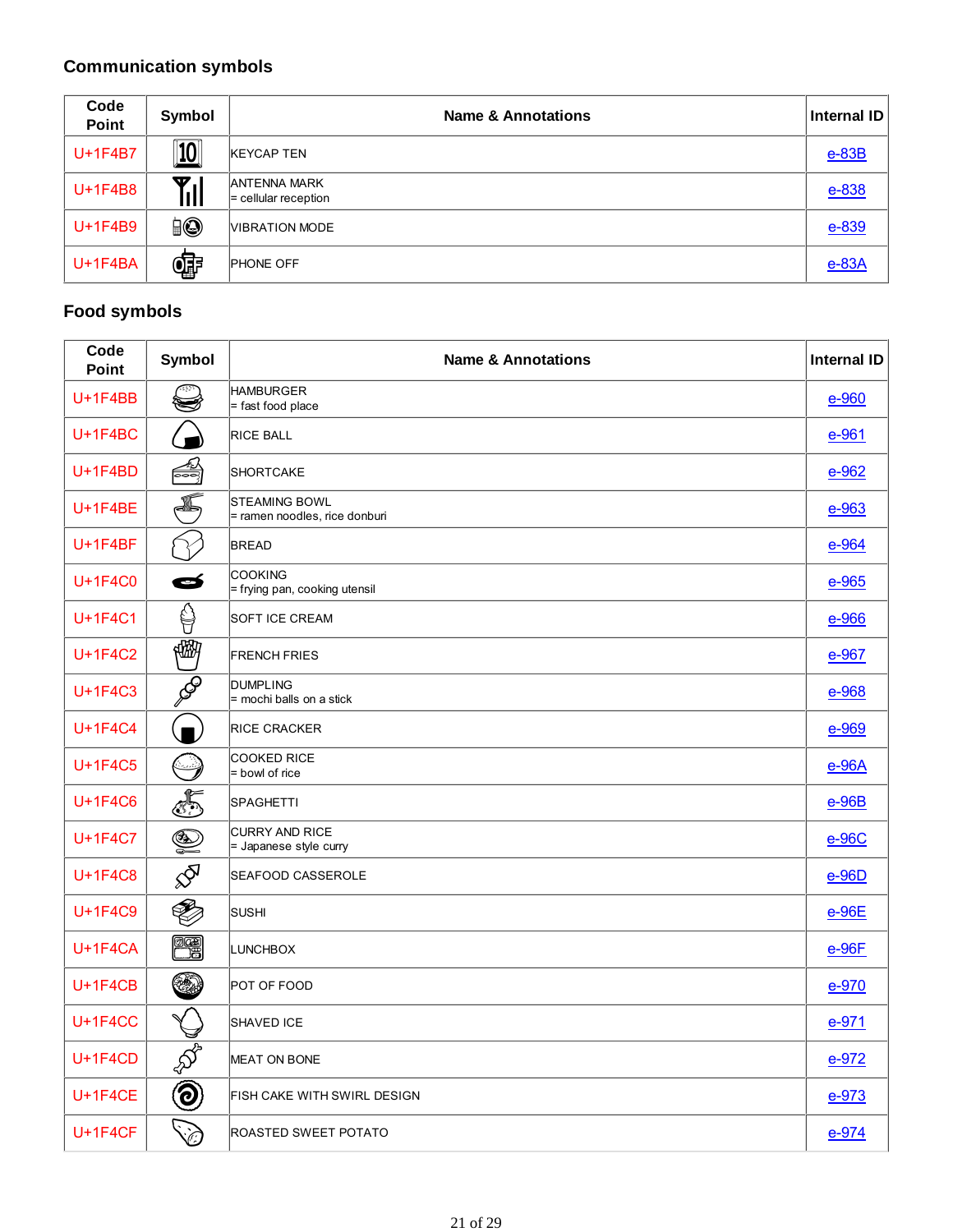| U+1F4D0   | P           | PIZZA                                       | $e-975$ |
|-----------|-------------|---------------------------------------------|---------|
| U+1F4D1   |             | <b>POULTRY LEG</b>                          | $e-976$ |
| U+1F4D2   | Ş           | <b>ICE CREAM</b>                            | $e-977$ |
| U+1F4D3   | $\bullet$   | <b>DONUT</b>                                | $e-978$ |
| U+1F4D4   | <u>(</u> ဴ. | <b>COOKIE</b>                               | $e-979$ |
| U+1F4D5   | 鹭           | CHOCOLATE BAR                               | $e-97A$ |
| U+1F4D6   | P           | <b>CANDY</b>                                | $e-97B$ |
| U+1F4D7   | \$          | LOLLIPOP                                    | e-97C   |
| U+1F4D8   | $\subset$   | <b>CUSTARD</b>                              | $e-97D$ |
| U+1F4D9   | H           | <b>HONEY POT</b>                            | $e-97E$ |
| $U+1F4DA$ |             | <b>FRIED SHRIMP</b>                         | $e-97F$ |
| $U+1F4DB$ | T           | <b>FORK AND KNIFE</b><br>= restaurant, meal | $e-980$ |

# **Beverage symbols**

| Code<br><b>Point</b> | Symbol     | <b>Name &amp; Annotations</b>                                      | <b>Internal ID</b> |
|----------------------|------------|--------------------------------------------------------------------|--------------------|
| $U+1F4DC$            | Ŵ<br>C)    | <b>COCKTAIL GLASS</b>                                              | $e - 982$          |
| $U+1F4DD$            | Œ          | <b>BEER MUG</b>                                                    | e-983              |
| $U+1F4DE$            | $\bigcirc$ | <b>TEACUP WITHOUT HANDLE</b><br>$x$ (cup on a black square - 26FE) | e-984              |
| $U+1F4DF$            | ⇐          | <b>SAKE BOTTLE AND CUP</b>                                         | $e - 985$          |
| $U+1F4E0$            | ئے         | <b>WINE GLASS</b>                                                  | e-986              |
| $U+1F4E1$            | Cò         | <b>CLINKING BEER MUGS</b><br>$=$ cheers                            | e-987              |
| $U+1F4E2$            | û,         | <b>TROPICAL DRINK</b>                                              | e-988              |

# **UI symbols**

| Code<br><b>Point</b> | Symbol       | <b>Name &amp; Annotations</b>                         | Internal ID          |
|----------------------|--------------|-------------------------------------------------------|----------------------|
| $U+1F4E3$            |              | UP-POINTING TRIANGLE-1                                | $e-B78$              |
| $U+1F4E4$            | w.           | DOWN-POINTING TRIANGLE-1                              | $e-B79$              |
| $U+1F4E5$            | $\mathbb{R}$ | UP-POINTING SMALL TRIANGLE-1<br>$=$ play arrow up     | e-B01                |
| $U+1F4E6$            | v            | DOWN-POINTING SMALL TRIANGLE-1<br>$=$ play arrow down | $e$ -B <sub>00</sub> |

### **Punctuation**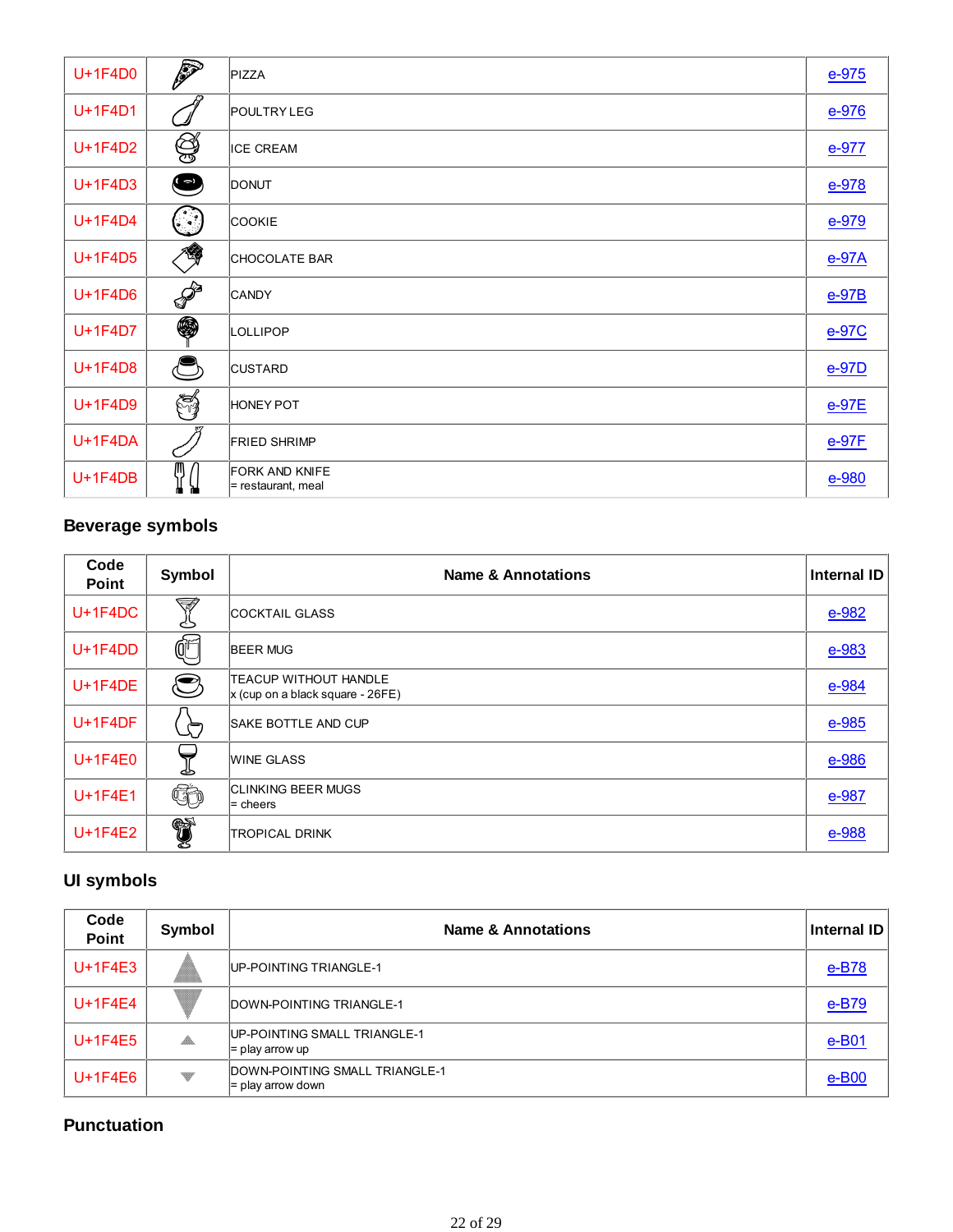| Code<br><b>Point</b> | Symbol | <b>Name &amp; Annotations</b>                                                                                   | Internal ID |
|----------------------|--------|-----------------------------------------------------------------------------------------------------------------|-------------|
| $U+1F4E7$            | ∽      | <b>BLACK QUESTION MARK ORNAMENT</b>                                                                             | e-B09       |
| $U+1F4E8$            | Ь      | WHITE QUESTION MARK ORNAMENT                                                                                    | $e$ -BOA    |
| $U+1F4E9$            |        | WHITE EXCLAMATION MARK ORNAMENT<br>$x$ (heavy exclamation mark ornament - 2762)<br>$x$ (traffic warning - 26CE) | e-B0B       |

### **Heart symbols**

| Code<br><b>Point</b> | Symbol                 | <b>Name &amp; Annotations</b> | <b>Internal ID</b> |
|----------------------|------------------------|-------------------------------|--------------------|
| U+1F4EA              | $\bigotimes$           | <b>BEATING HEART</b>          | $e$ -BOD           |
| $U+1F4EB$            | W                      | <b>BROKEN HEART</b>           | $e$ -BOE           |
| $U+1F4EC$            | $\bullet$              | <b>TWO HEARTS</b>             | $e$ -BOF           |
| $U+1F4ED$            | ❤                      | <b>SPARKLING HEART</b>        | $e-B10$            |
| $U+1F4EE$            | $\bm \circledcirc$     | <b>GROWING HEART</b>          | $e-B11$            |
| $U+1F4EF$            | $\sim$                 | <b>HEART WITH ARROW</b>       | $e-B12$            |
| $U+1F4F0$            | u                      | HEART-1                       | $e-B13$            |
| U+1F4F1              |                        | HEART-2                       | $e-B14$            |
| U+1F4F2              |                        | HEART-3                       | $e-B15$            |
| U+1F4F3              | $\mathbf{\mathcal{C}}$ | HEART-4                       | $e-B16$            |
| U+1F4F4              |                        | <b>HEART WITH RIBBON</b>      | $e-B17$            |
| $U+1F4F5$            | $\sqrt{\frac{2}{2}}$   | <b>REVOLVING HEARTS</b>       | $e-B18$            |
| $U+1F4F6$            |                        | <b>HEART DECORATION</b>       | $e-B19$            |

### **Miscellaneous symbols**

| Code<br><b>Point</b> | Symbol               | <b>Name &amp; Annotations</b>                     | <b>Internal ID</b> |
|----------------------|----------------------|---------------------------------------------------|--------------------|
| $U+1F4F7$            | လူ                   | <b>ISMOKING SIGN</b>                              | $e-B1E$            |
| $U+1F4F8$            | (S)                  | <b>NO SMOKING SIGN</b>                            | $e-B1F$            |
| $U+1F4F9$            |                      | JAPANESE SYMBOL FOR BEGINNER                      | $e - 044$          |
| $U+1F4FA$            | XY                   | <b>TRIDENT EMBLEM</b>                             | $e-4D2$            |
| $U+1F4FB$            |                      | TRIANGULAR FLAG ON POST<br>= location information | $e-B22$            |
| $U+1F4FC$            | $ \pmb{\mathsf{f}} $ | <b>IMENS SYMBOL</b><br>l= men's restroom          | $e$ -B33           |
| $U+1F4FD$            | $\hat{\Phi}$         | WOMENS SYMBOL<br>l= women's restroom              | e-B <sub>34</sub>  |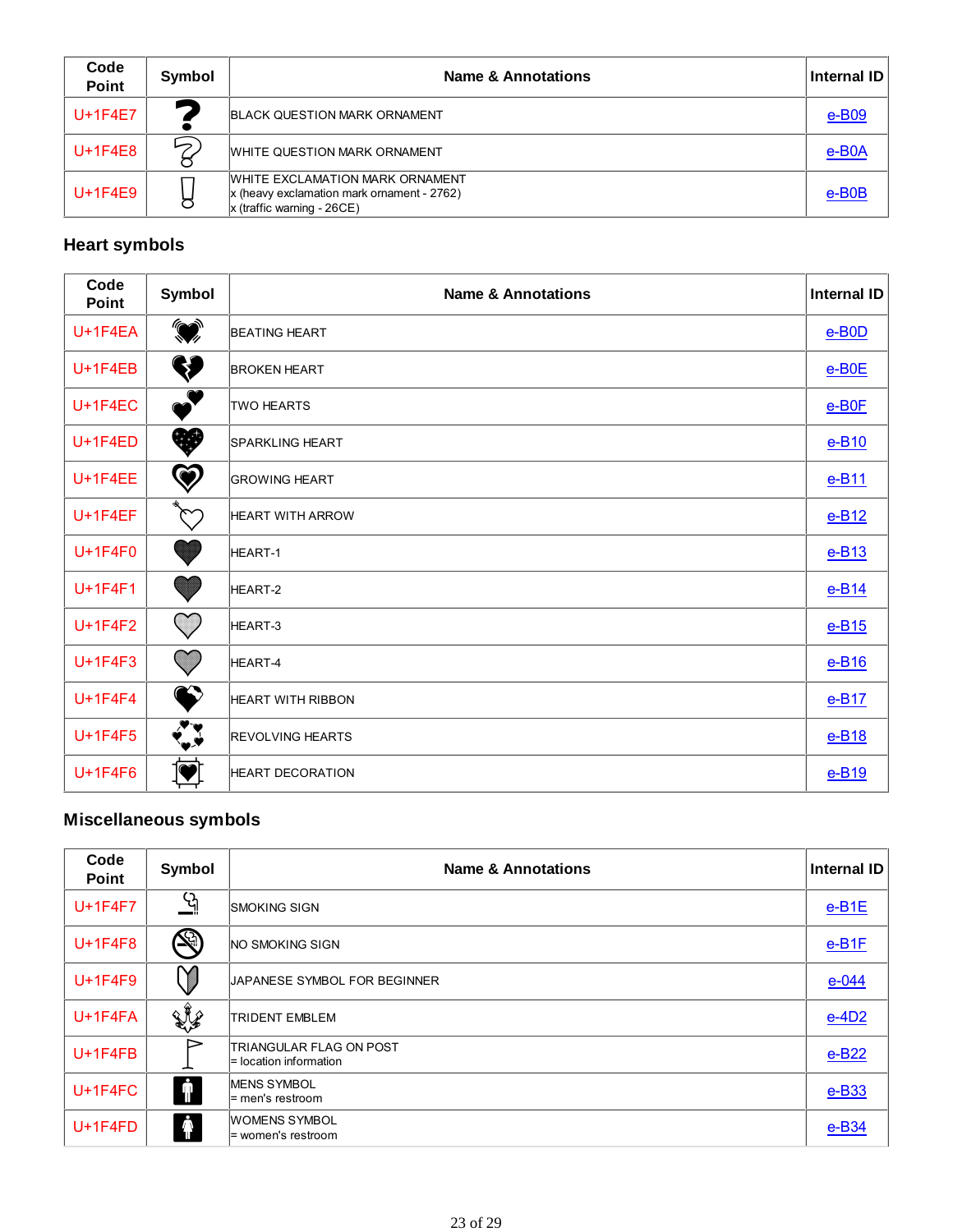| $U+1F4FE$ | J,<br>t J        | <b>BABY SYMBOL</b><br>$=$ baby on board, baby changing station   | $e$ -B <sub>35</sub> |
|-----------|------------------|------------------------------------------------------------------|----------------------|
| $U+1F4FF$ |                  | <b>CROSS MARK</b><br>* forms a pair with 26E2 heavy large circle | $e$ -B45             |
| U+1F500   | $\bullet$        | NEGATIVE CROSS MARK                                              | $e$ -B46             |
| $U+1F501$ | $\boldsymbol{Z}$ | <b>NO ENTRY SIGN</b><br>$\vert x \vert$ (no entry - 26D4)        | $e$ -B48             |
| U+1F502   | P                | LINK SYMBOL                                                      | e-B4B                |

# **Other Symbols with Letters and Digits**

| Code<br>Point | Symbol                                                | <b>Name &amp; Annotations</b>                          | <b>Internal ID</b>   |
|---------------|-------------------------------------------------------|--------------------------------------------------------|----------------------|
| U+1F503       | REE                                                   | <b>FREE SIGN</b><br>$=$ free postage                   | $e-B21$              |
| U+1F504       | (®)                                                   | NO ONE UNDER EIGHTEEN SIGN                             | $e$ -B <sub>25</sub> |
| U+1F505       | $\circledcirc$                                        | <b>OK SIGN</b>                                         | $e-B27$              |
| $U+1F506$     | $^\circledR$                                          | NO GOOD SIGN                                           | $e-B28$              |
| $U+1F507$     | 逃                                                     | VS SIGN<br>$=$ versus                                  | $e$ -B32             |
| U+1F508       | ************<br><b>NEW</b><br>,,,,,,,,,,,,,           | <b>NEW SIGN</b>                                        | $e$ -B <sub>36</sub> |
| U+1F509       | ************<br>$\underline{\overline{\mathsf{UP!}}}$ | UP SIGN<br>$=$ new information, update                 | $e$ -B37             |
| U+1F50A       | CO <sup>0</sup>                                       | COOL SIGN                                              | $e$ -B <sub>38</sub> |
| U+1F50B       | <b>TOP</b>                                            | TOP WITH UPWARD SIGN<br>$=$ top of page                | $e$ -B42             |
| U+1F50C       | 纖                                                     | <b>SOS SIGN</b><br>$=$ search, hunt for missing person | $e$ -B4F             |

# **Arithmetic symbols**

| Code<br>Point | Symbol                     | <b>Name &amp; Annotations</b> | Internal ID          |
|---------------|----------------------------|-------------------------------|----------------------|
| U+1F50D       |                            | <b>HEAVY PLUS SIGN</b>        | $e-B51$              |
| U+1F50E       | <b>Contract Contract</b>   | <b>HEAVY MINUS SIGN</b>       | $e$ -B <sub>52</sub> |
| $U+1F50F$     | П<br><u>e de la c</u><br>П | <b>HEAVY DIVISION SIGN</b>    | $e$ -B54             |

# **Comic style symbols**

| Code<br>Point | Symbol      | <b>Name &amp; Annotations</b>          | Internal ID          |
|---------------|-------------|----------------------------------------|----------------------|
| U+1F510       | `∎ `        | DIAMOND SHAPE WITH A DOT INSIDE        | $e$ -B55             |
| $U+1F511$     | $\tilde{z}$ | <b>ELECTRIC LIGHT BULB</b><br>$=$ idea | $e$ -B <sub>56</sub> |
| U+1F512       | $\sim$      | <b>ANGER SIGN</b>                      | $e-B57$              |
| U+1F513       | ▓           | <b>BOMB</b>                            | $e$ -B <sub>58</sub> |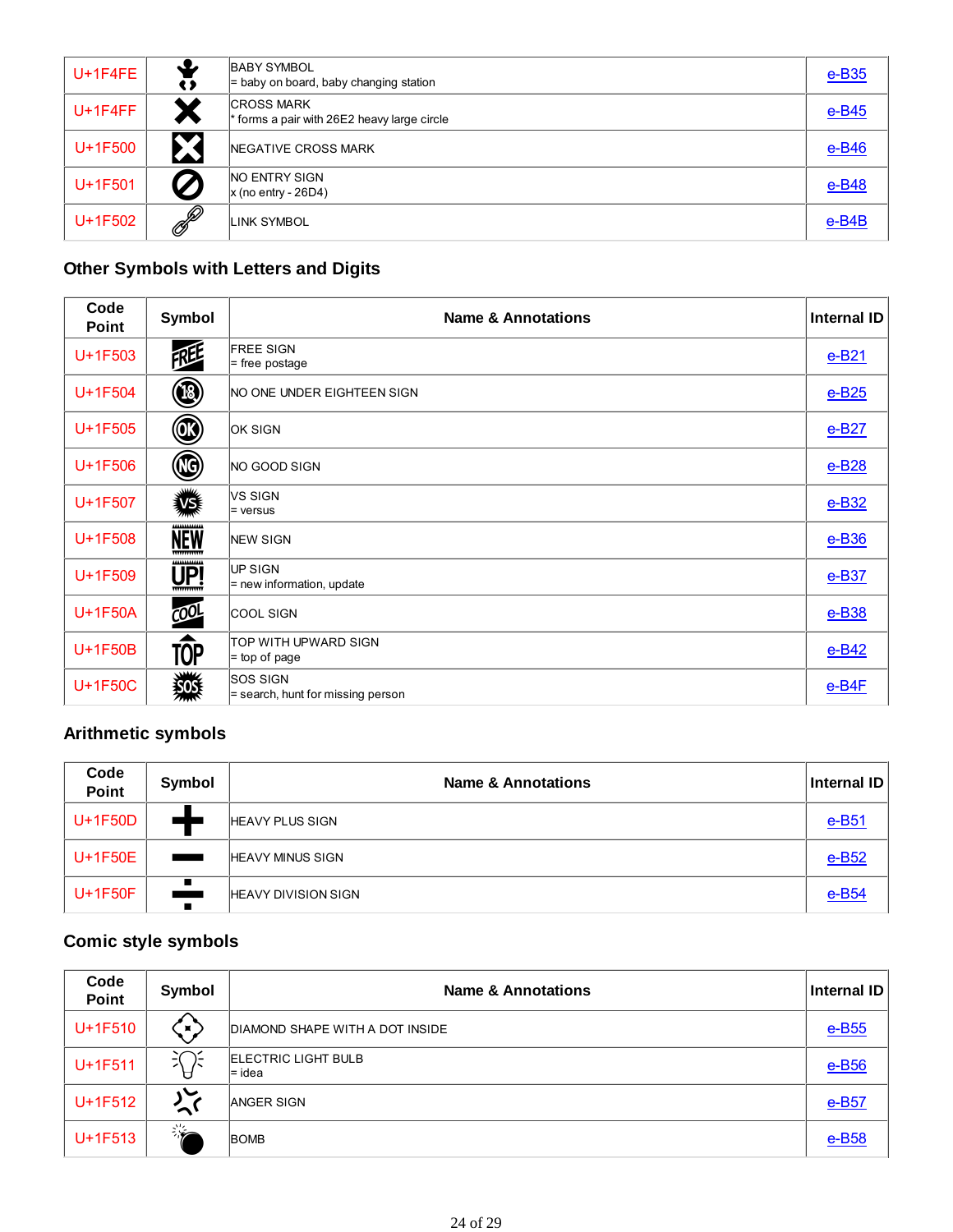| U+1F514 | <b>ZZZ</b>                   | <b>SLEEPING SIGN</b>                       | $e$ -B <sub>59</sub>    |
|---------|------------------------------|--------------------------------------------|-------------------------|
| U+1F515 | <b>SMS</b>                   | <b>COLLISION SYMBOL</b>                    | $e$ -B <sub>5</sub> A   |
| U+1F516 | $\boldsymbol{\varphi}$       | <b>SPLASHING SWEAT</b>                     | $e$ -B <sub>5</sub> B   |
| U+1F517 |                              | DRIP                                       | $e$ -B <sub>5</sub> $C$ |
| U+1F518 | ⌒<br>$\equiv$ $\zeta$<br>- 1 | <b>DASH SYMBOL</b><br>$=$ running dash     | $e$ -B <sub>5</sub> D   |
| U+1F519 | $\mathcal{E}$                | <b>FLEXED BICEP</b><br>$=$ strong, muscled | $e$ -B <sub>5</sub> $E$ |
| U+1F51A | $\mathscr{Z}$                | <b>DIZZY SYMBOL</b><br>$=$ circling stars  | $e$ -B <sub>5</sub> $F$ |

### **Miscellaneous symbols**

| Code<br><b>Point</b> | Symbol        | <b>Name &amp; Annotations</b>                                                           | <b>Internal ID</b> |
|----------------------|---------------|-----------------------------------------------------------------------------------------|--------------------|
| $U+1F51B$            |               | <b>SPARKLES</b>                                                                         | $e$ -B60           |
| U+1F51C              |               | <b>LARGE CIRCLE-1</b><br>x (large circle - 25EF)<br>x (black large circle - 2B24)       | $e$ -B63           |
| U+1F51D              |               | <b>LARGE CIRCLE-2</b><br>x (large circle - 25EF)<br>$x$ (checkered large circle - 2B55) | $e$ -B64           |
| $U+1F51E$            | $\Box$        | <b>BLACK ROUNDED SQUARE</b>                                                             | $e$ -BA3           |
| $U+1F51F$            | $\sqcap$      | WHITE ROUNDED SQUARE                                                                    | $e$ -B67           |
| U+1F520              | $\frac{1}{2}$ | <b>GLOWING STAR</b>                                                                     | $e$ -B69           |
| U+1F521              | $\frac{1}{2}$ | <b>SHOOTING STAR</b>                                                                    | $e$ -B6A           |
| U+1F522              |               | <b>LARGE DIAMOND-1</b>                                                                  | $e-B73$            |
| U+1F523              |               | <b>LARGE DIAMOND-2</b>                                                                  | $e-B74$            |
| U+1F524              |               | <b>SMALL DIAMOND-1</b>                                                                  | $e$ -B75           |
| U+1F525              |               | <b>SMALL DIAMOND-2</b>                                                                  | $e$ -B76           |

# **School grade symbols**

| Code<br><b>Point</b> | Symbol     | <b>Name &amp; Annotations</b>                 | Internal ID |
|----------------------|------------|-----------------------------------------------|-------------|
| U+1F526              | Գ∖<br>ىمىي | <b>WHITE FLOWER</b><br>$=$ brilliant homework | e-B7A       |
| U+1F527              | <u>100</u> | HUNDRED POINTS SYMBOL<br>$=$ perfect score    | e-B7B       |

### **UI Symbols**

| Code<br><b>Point</b> | <b>Symbol</b> | <b>Name &amp; Annotations</b> | <b>Internal ID</b> |
|----------------------|---------------|-------------------------------|--------------------|
| $U+1F528$            | IC            | <b>IDENTIFICATION SIGN</b>    |                    |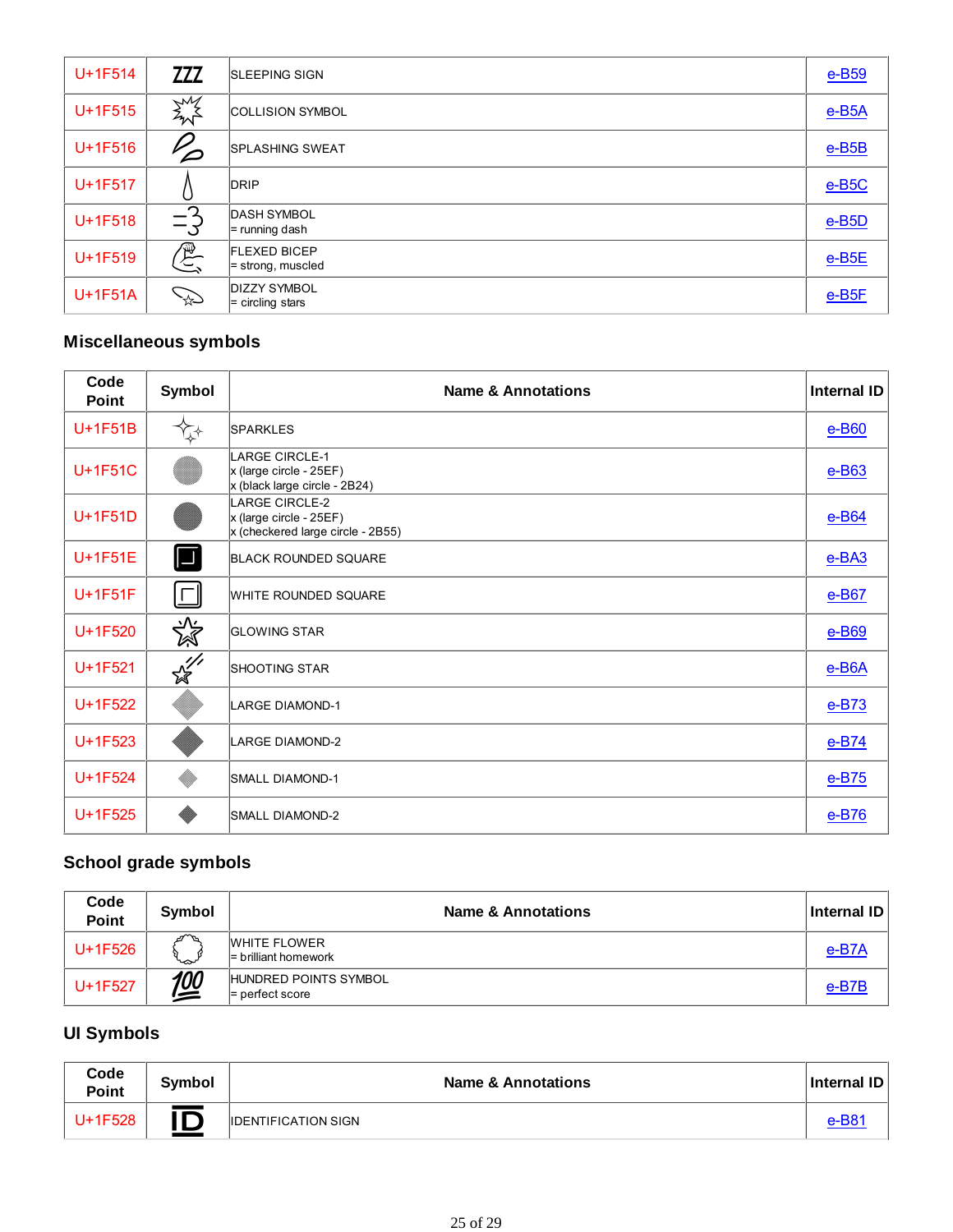| U+1F529   | $\mathsf{C}\mathsf{I}$                   | <b>CLEAR SIGN</b>                                       | e-B84                |
|-----------|------------------------------------------|---------------------------------------------------------|----------------------|
| $U+1F52A$ | (2)                                      | <b>MAGNIFYING GLASS</b><br>l= search                    | $e$ -B85             |
| U+1F52B   | $\mathcal{Q}$                            | RIGHT-POINTING MAGNIFYING GLASS<br>$=$ get more details | $e$ -B8D             |
| U+1F52C   | ⋒<br>$\overline{\mathbf{r}}$             | LOCK<br>$=$ padlock in locked position                  | $e$ -B86             |
| U+1F52D   | ∩<br>$\overline{\mathbf{1}}$             | <b>OPEN LOCK</b>                                        | e-B87                |
| U+1F52E   | $\mathop{\widehat{\mathbb{F}}}\nolimits$ | <b>LOCK WITH INK PEN</b><br>$=$ privacy                 | $e$ -B <sub>90</sub> |
| $U+1F52F$ | $\mathbf{P}_{\mathbf{I}}^{\mathbf{C}}$   | <b>CLOSED LOCK WITH KEY</b><br>$=$ secure               | $e$ -B8A             |
| U+1F530   |                                          | KEY                                                     | $e$ -B82             |
| $U+1F531$ | $\bm{\mathsf{\Theta}}$                   | <b>RADIO BUTTON</b>                                     | $e$ -B8C             |
| U+1F532   | <b>BACK</b>                              | LEFTWARDS ARROW WITH LETTER BACK                        | $e$ -B8E             |
| U+1F533   |                                          | <b>BOOKMARK</b>                                         | e-B8F                |
| U+1F534   |                                          | DOUBLE CLOCKWISE OPEN CIRCLE ARROWS<br>$=$ reload       | e-B91                |
| $U+1F535$ | 厌                                        | <b>EMAIL SIGN</b>                                       | $e$ -B92             |

# **Hand signal symbols**

| Code<br><b>Point</b> | Symbol        | <b>Name &amp; Annotations</b>       | <b>Internal ID</b>      |
|----------------------|---------------|-------------------------------------|-------------------------|
| U+1F536              | 哑             | <b>FISTED HAND</b><br>$=$ punch     | $e$ -B <sub>96</sub>    |
| $U+1F537$            | क्रि          | THUMBS UP SIGN                      | e-B97                   |
| U+1F538              | ረን            | WHITE UP POINTING BACKHAND INDEX    | $e$ -B <sub>99</sub>    |
| U+1F539              | $\mathcal{G}$ | WHITE DOWN POINTING BACKHAND INDEX  | $e$ -B9A                |
| $U+1F53A$            | €             | WHITE LEFT POINTING BACKHAND INDEX  | $e$ -B9B                |
| $U+1F53B$            | $\Rightarrow$ | WHITE RIGHT POINTING BACKHAND INDEX | $e$ -B <sub>9</sub> $C$ |
| U+1F53C              | N             | <b>WAVING HAND</b>                  | $e$ -B9D                |
| $U+1F53D$            | EST.<br>OST   | <b>CLAPPING HANDS</b>               | $e$ -B9E                |
| U+1F53E              | 罂             | <b>OK HAND SIGN</b>                 | $e$ -B9F                |
| U+1F53F              | ৻৳            | THUMBS DOWN SIGN                    | $e$ -BAO                |
| $U+1F540$            | 微学            | <b>OPEN HANDS</b>                   | $e$ -BA1                |

# **UI input status symbols**

| Code<br><b>Point</b> | <b>Symbol</b> | Name & Annotations                 | <b>Internal ID</b> |
|----------------------|---------------|------------------------------------|--------------------|
| J+1F541              | 器             | LATIN CAPITAL LETTERS INPUT SYMBOL |                    |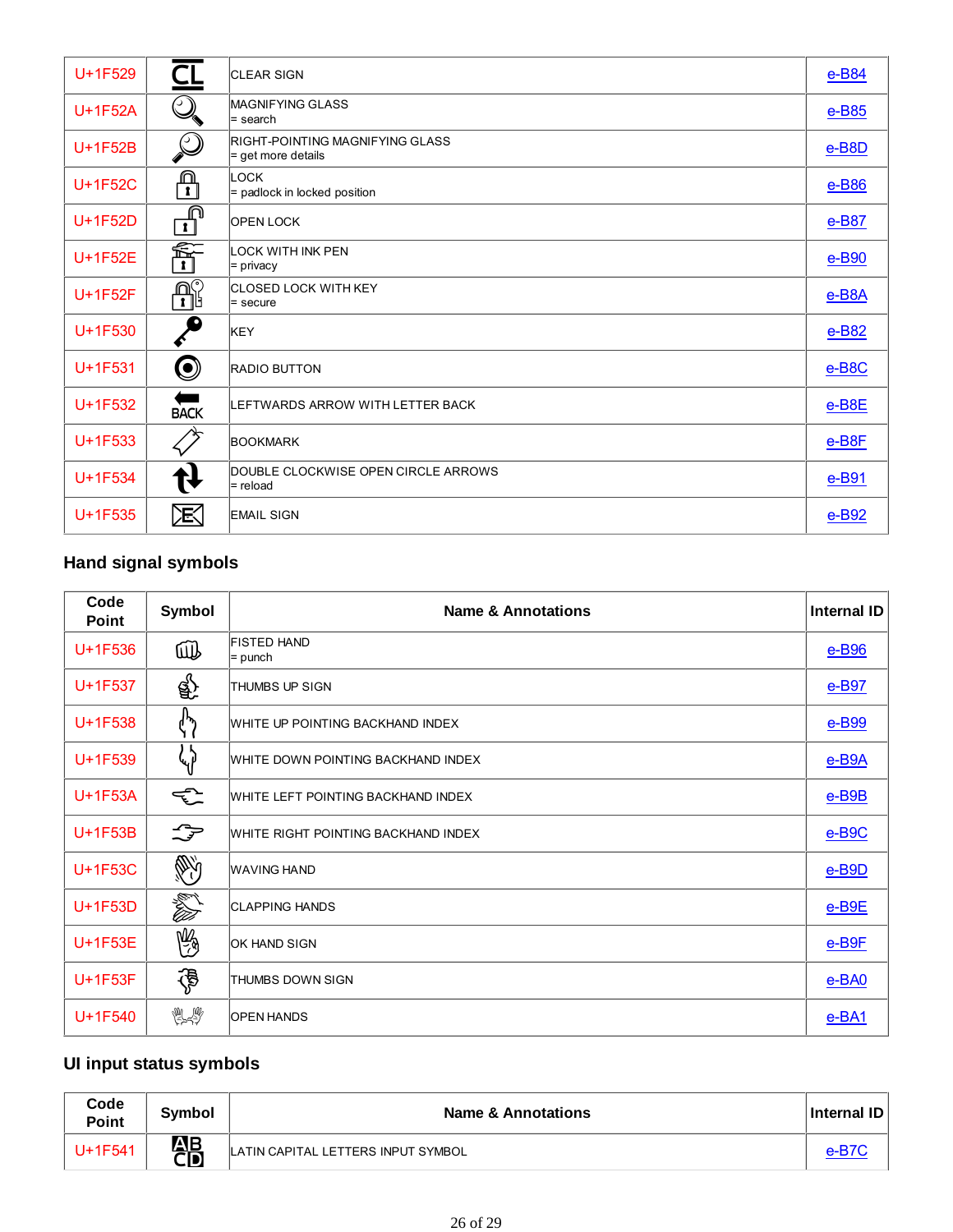| U+1F542   | ab<br>Cd        | LATIN SMALL LETTERS INPUT SYMBOL                      | e-B7D   |
|-----------|-----------------|-------------------------------------------------------|---------|
| U+1F543   | <b>92</b><br>30 | NUMBERS INPUT SYMBOL                                  | $e-B7E$ |
| U+1F544   | 品の              | <b>SYMBOLS INPUT SYMBOL</b>                           | e-B7F   |
| $U+1F545$ | a <sub>b</sub>  | LATIN LETTERS INPUT SYMBOL<br>$=$ english input (ABC) | e-B80   |

# **Emoji compatibility symbols**

| Code<br><b>Point</b> | Symbol                                                                         | <b>Name &amp; Annotations</b>        | <b>Internal ID</b> |
|----------------------|--------------------------------------------------------------------------------|--------------------------------------|--------------------|
| U+1F600              | [EC]<br>$\left\lfloor 1 \right\rfloor$                                         | <b>EMOJI COMPATIBILITY SYMBOL-1</b>  | $e-E10$            |
| U+1F601              | $\begin{bmatrix} 1 & 1 \\ 2 & 1 \end{bmatrix}$                                 | <b>EMOJI COMPATIBILITY SYMBOL-2</b>  | $e-E11$            |
| U+1F602              | $\begin{bmatrix} 1 & 1 \\ 3 & 1 \end{bmatrix}$                                 | EMOJI COMPATIBILITY SYMBOL-3         | $e-E12$            |
| $U+1F603$            | E<br>$\left[ 4 \right]$                                                        | EMOJI COMPATIBILITY SYMBOL-4         | $e-E13$            |
| $U+1F604$            | i ec i<br>$\overline{.5}$ .                                                    | <b>EMOJI COMPATIBILITY SYMBOL-5</b>  | $e-E14$            |
| U+1F605              | $\begin{bmatrix} \mathsf{EC} \\ \mathsf{6} \end{bmatrix}$                      | EMOJI COMPATIBILITY SYMBOL-6         | $e-E15$            |
| U+1F606              | $\begin{bmatrix} 5C \\ 7 \end{bmatrix}$                                        | <b>EMOJI COMPATIBILITY SYMBOL-7</b>  | $e-E16$            |
| U+1F607              | $\begin{bmatrix} \mathsf{EC} \ \mathsf{8} \end{bmatrix}$                       | <b>EMOJI COMPATIBILITY SYMBOL-8</b>  | $e-E17$            |
| U+1F608              | $\begin{bmatrix} 5 & 1 \ 1 & 0 \end{bmatrix}$                                  | EMOJI COMPATIBILITY SYMBOL-9         | $e-E18$            |
| U+1F609              | $\begin{bmatrix} 5C \\ 10 \end{bmatrix}$                                       | EMOJI COMPATIBILITY SYMBOL-10        | $e-E19$            |
| U+1F60A              | $\begin{bmatrix} 5C \\ 11 \end{bmatrix}$                                       | <b>EMOJI COMPATIBILITY SYMBOL-11</b> | $e-E1A$            |
| U+1F60B              | $\begin{bmatrix} 5C \\ 12 \end{bmatrix}$                                       | <b>EMOJI COMPATIBILITY SYMBOL-12</b> | $e-E1B$            |
| <b>U+1F60C</b>       | $\begin{bmatrix} 13 \end{bmatrix}$                                             | <b>EMOJI COMPATIBILITY SYMBOL-13</b> | $e-E1C$            |
| U+1F60D              | $\begin{bmatrix} E & 1 \\ 1 & 4 \end{bmatrix}$                                 | EMOJI COMPATIBILITY SYMBOL-14        | $e$ -E1D           |
| U+1F60E              | $\frac{EC}{15}$                                                                | <b>EMOJI COMPATIBILITY SYMBOL-15</b> | $e$ -E1E           |
| U+1F60F              | $\begin{bmatrix} 5 & 1 \\ 1 & 6 \end{bmatrix}$                                 | EMOJI COMPATIBILITY SYMBOL-16        | $e-E1F$            |
| U+1F610              | $\begin{bmatrix} 5C \\ 17 \end{bmatrix}$                                       | EMOJI COMPATIBILITY SYMBOL-17        | $e-E20$            |
| U+1F611              | i EC<br>18                                                                     | EMOJI COMPATIBILITY SYMBOL-18        | $e-E21$            |
| U+1F612              | $\begin{bmatrix} E_C \\ 19 \end{bmatrix}$                                      | EMOJI COMPATIBILITY SYMBOL-19        | $e-E22$            |
| U+1F613              | $rac{EC}{20}$                                                                  | EMOJI COMPATIBILITY SYMBOL-20        | $e-E23$            |
| U+1F614              | $\frac{EC}{21}$                                                                | EMOJI COMPATIBILITY SYMBOL-21        | $e-E24$            |
| U+1F615              | $\left[\begin{smallmatrix} \texttt{EC} \ \texttt{22} \end{smallmatrix}\right]$ | EMOJI COMPATIBILITY SYMBOL-22        | $e-E25$            |
| U+1F616              | $\begin{bmatrix} 1 & 1 \\ 2 & 3 \end{bmatrix}$                                 | EMOJI COMPATIBILITY SYMBOL-23        | $e-E26$            |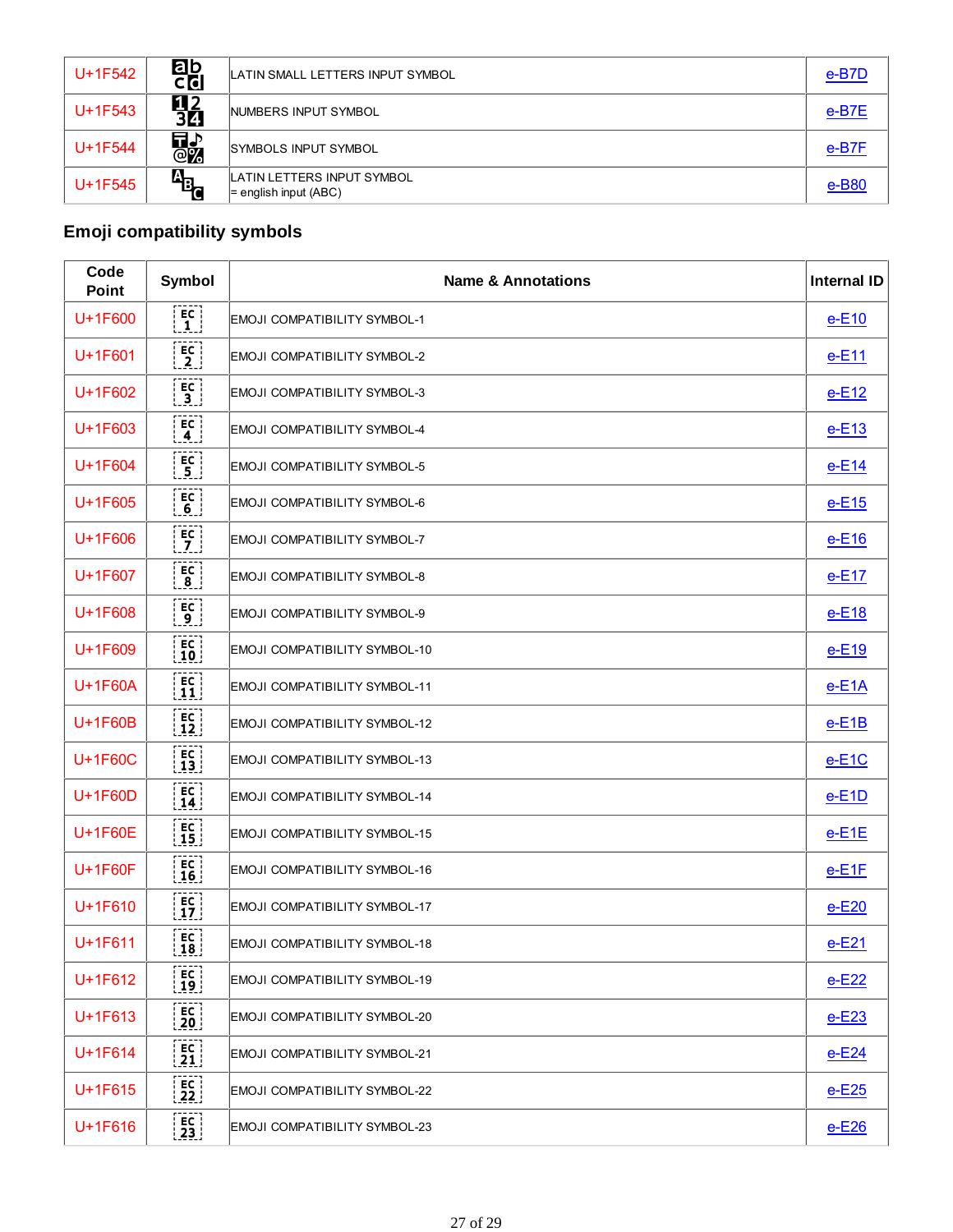| U+1F617   | i ec i<br>$\left\lfloor 24 \right\rfloor$                 | EMOJI COMPATIBILITY SYMBOL-24 | $e-E27$      |
|-----------|-----------------------------------------------------------|-------------------------------|--------------|
| $U+1F618$ | $\begin{bmatrix} 1 & 1 \\ 2 & 5 \end{bmatrix}$            | EMOJI COMPATIBILITY SYMBOL-25 | $e-E28$      |
| $U+1F619$ | $\begin{bmatrix} \mathsf{EC} \ \mathsf{26} \end{bmatrix}$ | EMOJI COMPATIBILITY SYMBOL-26 | $e-E29$      |
| $U+1F61A$ | i EC i<br>$\bar{2}\bar{7}$                                | EMOJI COMPATIBILITY SYMBOL-27 | $e$ -E2A     |
| $U+1F61B$ | i EC i<br>28                                              | EMOJI COMPATIBILITY SYMBOL-28 | $e$ -E2B     |
| $U+1F61C$ | : EC<br><u>  29  </u>                                     | EMOJI COMPATIBILITY SYMBOL-29 | $e$ -E2C     |
| $U+1F61D$ | i EC l<br> 30                                             | EMOJI COMPATIBILITY SYMBOL-30 | $e$ -E2D     |
| $U+1F61E$ | ! EC<br>$\lfloor 31 \rfloor$                              | EMOJI COMPATIBILITY SYMBOL-31 | $e$ -E2E     |
| $U+1F61F$ | i EC<br>$\vert$ 32 $\vert$                                | EMOJI COMPATIBILITY SYMBOL-32 | $e$ -E2F     |
| U+1F620   | $\frac{1}{33}$                                            | EMOJI COMPATIBILITY SYMBOL-33 | $e-E30$      |
| U+1F621   | $\begin{bmatrix} 1 & 1 \\ 3 & 4 \end{bmatrix}$            | EMOJI COMPATIBILITY SYMBOL-34 | $e-E31$      |
| U+1F622   | EC<br>.35                                                 | EMOJI COMPATIBILITY SYMBOL-35 | $e-E32$      |
| $U+1F623$ | : EC<br><u>: 36 ¦</u>                                     | EMOJI COMPATIBILITY SYMBOL-36 | $e-E33$      |
| $U+1F624$ | $\begin{bmatrix} 5C \\ 37 \end{bmatrix}$                  | EMOJI COMPATIBILITY SYMBOL-37 | $e-E40$      |
| $U+1F625$ | i EC i<br>$\frac{1}{2}$ 38                                | EMOJI COMPATIBILITY SYMBOL-38 | $e-E41$      |
| $U+1F626$ | i EC I<br>$\lfloor .39 \rfloor$                           | EMOJI COMPATIBILITY SYMBOL-39 | $e-E42$      |
| U+1F627   | i EC l<br> 40                                             | EMOJI COMPATIBILITY SYMBOL-40 | $e-E43$      |
| $U+1F628$ | E <sub>C</sub><br>$\lfloor 41 \rfloor$                    | EMOJI COMPATIBILITY SYMBOL-41 | $e-E44$      |
| U+1F629   | EC i<br>$\lfloor 42 \rfloor$                              | EMOJI COMPATIBILITY SYMBOL-42 | $e-E45$      |
| U+1F62A   | i EC i<br>$\lfloor 43 \rfloor$                            | EMOJI COMPATIBILITY SYMBOL-43 | $e$ -E46     |
| U+1F62B   | $\lfloor 44 \rfloor$                                      | EMOJI COMPATIBILITY SYMBOL-44 | <u>e-E47</u> |
| U+1F62C   | $\lfloor 45 \rfloor$                                      | EMOJI COMPATIBILITY SYMBOL-45 | <u>e-E48</u> |
| $U+1F62D$ | : EC<br><u>  46  </u>                                     | EMOJI COMPATIBILITY SYMBOL-46 | <u>e-E49</u> |
| $U+1F62E$ | i EC l<br>.47.1                                           | EMOJI COMPATIBILITY SYMBOL-47 | <u>e-E4A</u> |
| U+1F62F   | $F_{EC}$<br>.48.                                          | EMOJI COMPATIBILITY SYMBOL-48 | e-B89        |
| U+1F630   | i EC l<br>$\lfloor 49 \rfloor$                            | EMOJI COMPATIBILITY SYMBOL-49 | $e-83C$      |
| U+1F631   | : EC :<br>50                                              | EMOJI COMPATIBILITY SYMBOL-50 | $e$ -E70     |
| U+1F632   | $\frac{EC}{51}$                                           | EMOJI COMPATIBILITY SYMBOL-51 | $e-E71$      |
| U+1F633   | $\frac{EC}{52}$                                           | EMOJI COMPATIBILITY SYMBOL-52 | $e-E72$      |
| U+1F634   | $\begin{bmatrix} 1 & 1 \\ 5 & 3 \end{bmatrix}$            | EMOJI COMPATIBILITY SYMBOL-53 | $e-E73$      |